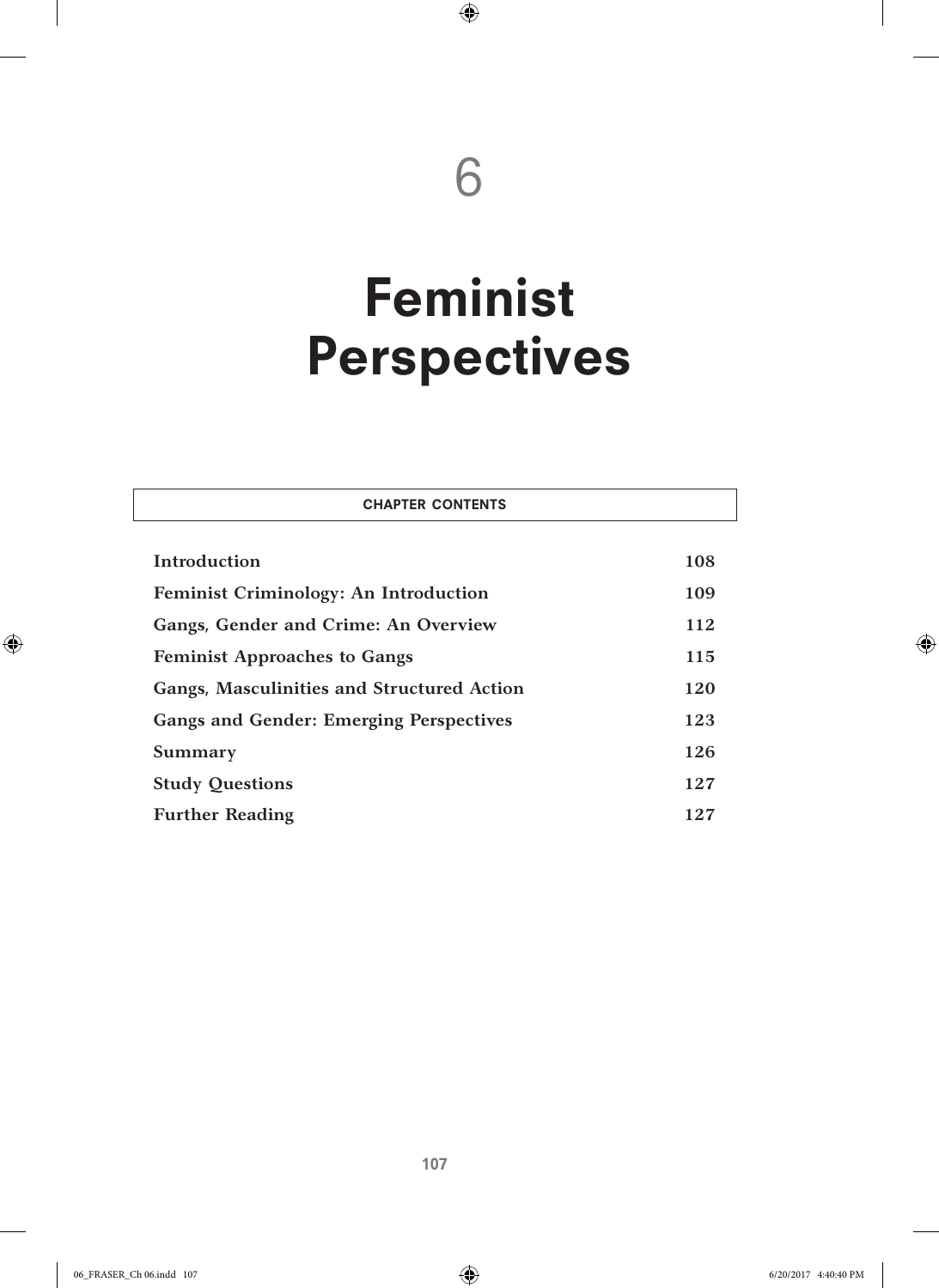$\bigoplus$ 

# OVERVIEW

Chapter 6 provides:

- An introduction to feminist approaches to criminology, with particular reference to the issues relevant to the study of gangs.
- A statistical overview of the relationship between age, gender and ethnicity in gang research, with attention to the intersections between these variables.
- An overview of classic feminist studies of gangs, incorporating both a history of their development over time and principal theoretical debates.
- An up-to-date analysis of the impact of feminist approaches on gang research, with coverage of emergent trends and perspectives.

## KEY TERMS

- $Aq$ ae
- **Desistance**
- 'Doing gender'
- Femininity
- Gender
- **Masculinity**
- Patriarchal bargain
- Patriarchy
- 'Race' and ethnicity
- **Relationality**
- Sex
- Sexuality
- Street culture
- Structured action
- Trauma
- Victimisation

## Introduction

The 2014 French film *Bande de filles* – literally translated as 'gang of girls' but released as *Girlhood* in the UK *–* follows the life of a young black woman in the Parisian banlieue. The young woman, Marieme, experiences institutionalised racism in school and bullying on the streets, and falls in with a group of young women who offer her friendship and protection. Together, they kill time on the streets of Paris – talking, laughing, winding each other up – while navigating the macho street culture of young men on their estate. They shoplift, party and fight together – in one memorable scene, the group use the profits from an afternoon of shoplifting to party in a hotel room, dancing to Rihanna's 'Diamonds'. Later, Marieme performs a different form of femininity as she binds her breasts, boxes and works for a local drug-dealer. Although the film depicts issues such as gangs, crime and street culture, it has been widely praised for demonstrating the complex and collective ways that young women in marginalised social positions enact gender, negotiate respect and create community. Unlike the majority of films depicting youth crime, it avoids easy

♠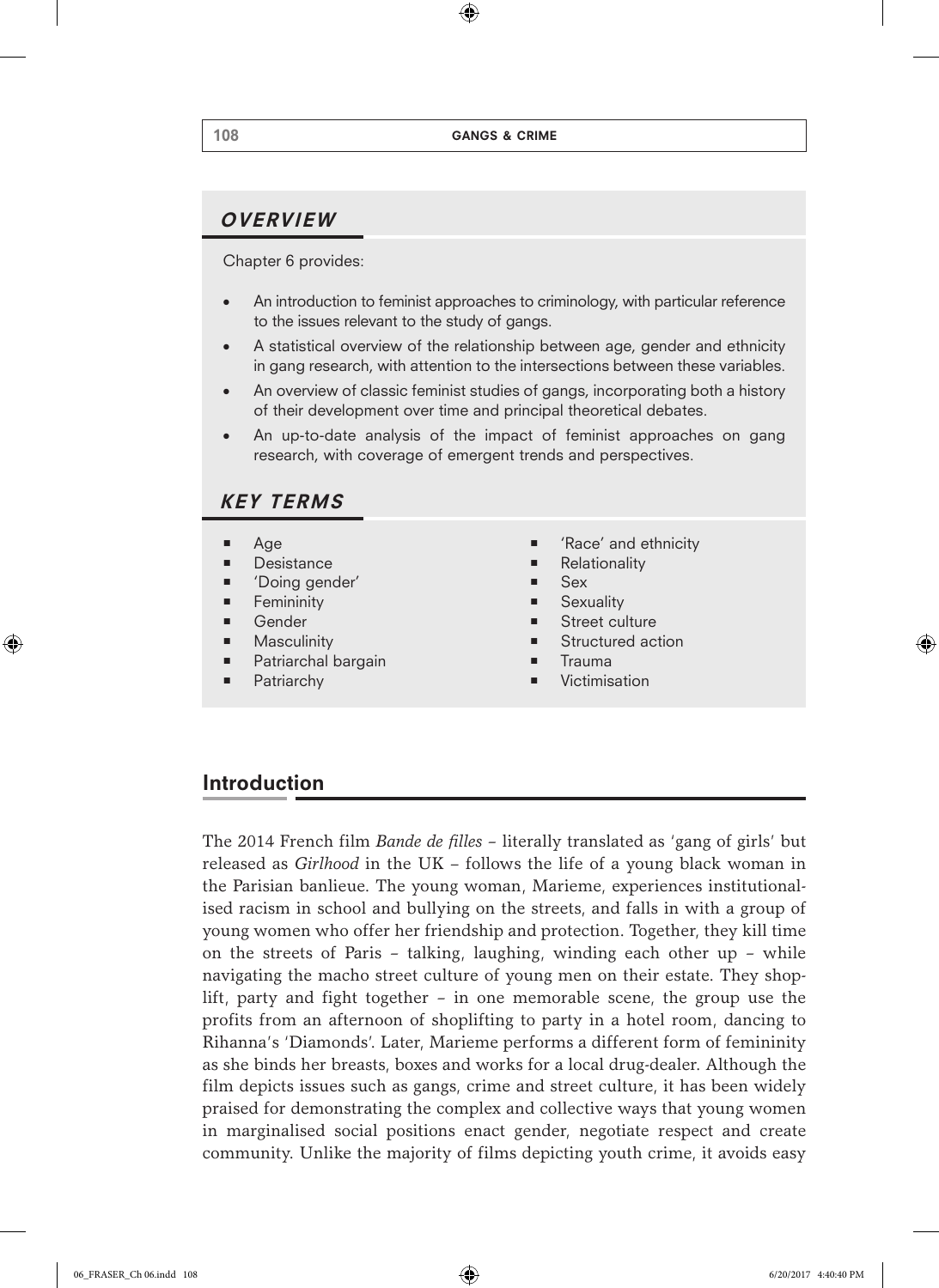⊕

stereotypes but deals unflinchingly with the lived realities of everyday life on the margins of the global city. *Girlhood* was remarkable in that it told the stories of young women in all their complexity, exploring the gendered spaces of the streets, and the individual and collective ways in which young women navigated, negotiated and subverted those spaces.

In many ways, *Girlhood* marks a turning point in cinematic depictions of youth crime and culture in urban contexts. Though there are numerous depictions of youth-based street cultures around the world – discussed in more detail in Chapter 7 – the vast majority of portrayals have focused on young men's experiences, involved male directors, and where young women featured they are most often depicted in stereotyped ways as either 'tomboys' or 'sex-objects', inferior and subordinated to the more powerful males. Following a similar pattern, in recent years both media and academic depictions of young women involved in gangs have seen something of a shift. Media representations have shifted from depictions of 'ladette culture' and the apparently increasing female violence, towards a more complex range of portrayals. Similarly, researchers have increasingly shifted from studies of gangs that focused solely on young men, and masculine street culture, to studies that explore the complexity of gender-dynamics within gang contexts. Where gang research was once a striking example of 'malestream' research – in which men's voices assume a privileged position – increasingly feminist epistemologies, methodologies and methods have come to the fore. This work – drawing on the critical traditions in research methodology discussed in Chapter 2 – recognises that both young men and women, of different ages, class backgrounds and ethnic heritage, identify with gangs. These approaches draw attention not only to gender but the intersection of gender with other social structures that collectively structure the experiences of both young men and women involved in gangs.

In this chapter, these ideas will be traced through a number of key areas. The chapter will elaborate the broad contours of feminist approaches to criminology, focusing on their influence on gang research. The chapter will trace the development of gendered approaches to gangs, from traditional 'malestream' criminology to contemporary perspectives that problematise the epistemological underpinnings of such approaches, applying more nuanced analyses of these core formulations. The role of both femininities and masculinities in gangs will be examined, as well as emergent perspectives such as intersectionality.

# Feminist Criminology: An Introduction

Feminist criminologies are a diverse and multifaceted approach to the study of crime and injustice that evolved from wider feminist social movements over the course of the twentieth century (Mason and Stubbs, 2012). As Renzetti

♠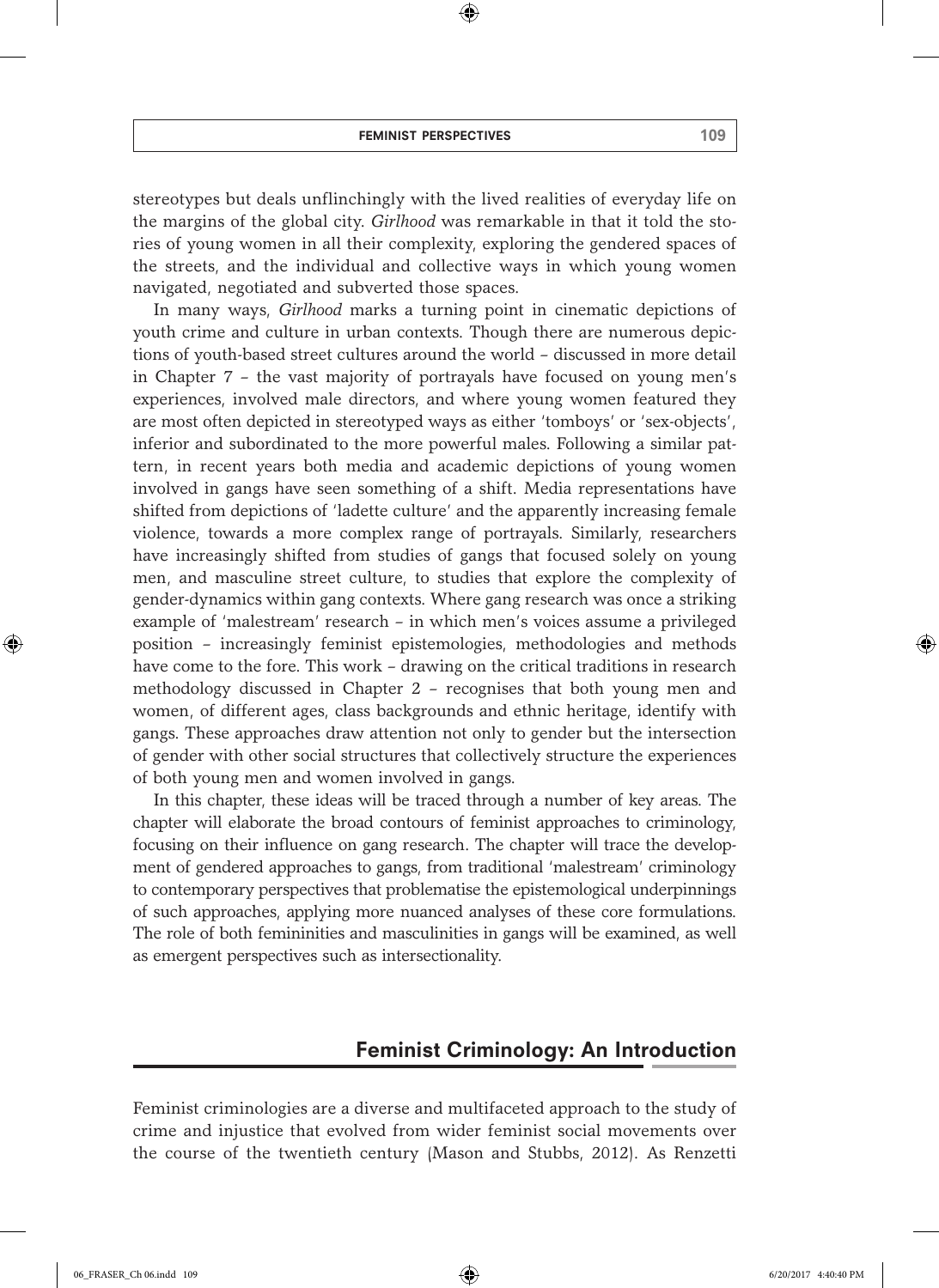⊕

(2013: 2–3) notes, the broader feminist movement is often expressed in terms of 'waves', particularly the development of first-wave feminism which mobilised around universal suffrage and political citizenship, to the second wave of sexual liberation and gender inequality in the 1960s. These mobilisations sought to challenge embedded gender inequalities across the whole gamut of societal institutions – from politics to the media, universities to public services – exposing assumptions of male privilege and dislodging preconceived notions of womanhood. In the academic world, researchers revealed the underlying structures that normalised the experiences and opinions of often white, middle-class men, while silencing those of women, working-class and minority ethnic scholars. Attention was focused particularly on the concept of *patriarchy*, or an assumed dominance of men over women in which masculine attributes are more highly prized than those considered feminine (Renzetti, 2013). In the UK, the work of Heidensohn (1968) and Smart (1977) was instrumental in drawing attention to the ways in which criminological research systematically marginalised women's voices, and supported gendered stereotypes.

These critiques focused on the 'malestream' of criminological theory, which mainstreamed the voices and experiences of men in a way that mimicked broader patterns of sexism and patriarchy in wider society. Early theories of gender were rooted not in empirical data but rather in assumed biological differences between men and women – attributing female delinquency to biological primitivism (Lombroso and Ferrero, 1895), working-class sexuality (Thomas, 1923), or feminine cunning (Pollak, 1950). Others, relying on social and cultural explanations over the biological, emphasised the importance of 'sex-roles', namely the ways in which boys and girls are socialised into different roles in society (Parsons, 1942). In these accounts, social and cultural differences flow from *biological* differences, creating a 'twin-track' explanation for offending in which the reasons why men and women offend are constructed as fundamentally different. Explanations of crime were therefore rooted firmly in gendered stereotypes of sex-difference, rather than in a humanist social science. A central development in critiquing these approaches – not just in criminology but social sciences more generally – came in the sociological conceptualisation of *gender.* Anne Oakley, in her classic work *Sex, Gender and Society* (1972), draws attention to the difference between the category of 'sex' – which refers bluntly to 'biological differences between male and female: the visible difference in genitalia, the related difference in procreative function' (Oakley, 1972: 16) – and the concept of gender, which is instead a 'matter of culture: it refers to the social classification into "masculine" and "feminine"'. This conceptualisation opened a door to analysis of the perpetuation and reproduction of gendered norms in society, and the often complex relationship between sex and gender.

The analytic decoupling of sex and gender created a critical space in which to explore the different ways in which 'masculinity' and 'femininity' were normalised and constructed in society. Within the field of criminology,

♠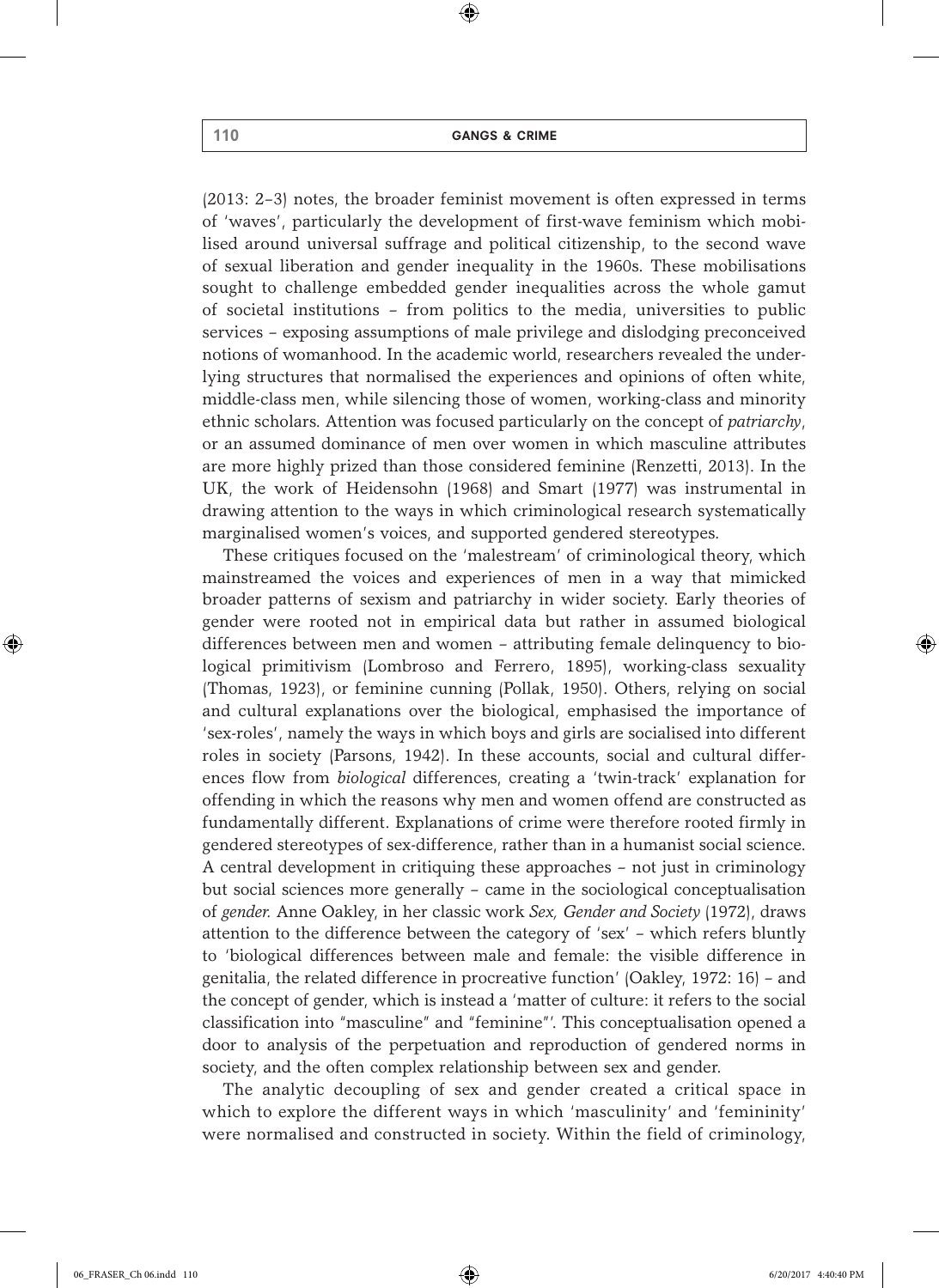#### feminist perspectives 111

⊕

for example, scholars focused on the ways in which stereotypical beliefs about women were embedded within criminal justice systems – as they were within other institutions such as schools – and the ways in which these reproduced a static and partial model of women's offending (Carlen, 1983). As Gelsthorpe and Sharpe note of young women in particular, '[the] youth justice system and related institutions since their inception [reveal] the existence of a dual image of girls, who were thought simultaneously to be more vulnerable than boys and to need a lot of care, whilst their delinquent behaviour was seen as "worse" than that of boys: offending girls were generally considered to be breaking not only the law, but also gender role expectations' (Gelsthorpe and Sharpe, 2006: 48). As well as analysis of the institutionalisation of gendered expectations, however, attention also became focused on the contingent ways in which these values were embodied, subverted or reproduced by individuals. In a seminal article, West and Zimmerman (1987) developed the idea that gender is not innate and static, but rather is flexible and performative – in short it is something that is created and maintained through everyday interaction. This theorisation allowed for individual agency in performing, or 'doing gender', while recognising the gendered ways in which societal institutions operated.

As Renzetti documents, since second-wave feminism drew attention to the 'matrix of oppression' (2013: 10) in society, feminist criminology has become a diverse and multivocal field of enquiry. Renzetti details the development of a range of liberal, Marxist, radical, socialist, black/multiracial and postmodern feminisms, each with a competing ontological frame and form of activism, yet held together by a belief that 'gender is essentially socially created and reproduced, not innately determined or immutable' (Renzetti, 2013: 7). In challenging the normative ways in which gender inequality is embedded, feminist criminologists have developed methodological strategies that radically de-hierarchise the research encounter, with research 'subjects' considered as co-participants in knowledge-production, and reciprocity and reflexivity an important epistemological building block. As Renzetti notes of this varied movement, it is less a particular approach and more 'a paradigm that studies and explains criminal offending and victimization, as well as institutional responses to these problems, as fundamentally gendered' and that emphasises the use of 'scientific knowledge' to 'alleviate oppression and contribute to more equitable social relations and social structures' (Renzetti, 2013: 13).

Today, feminist criminologies are broad and diverse, sharing a starting point that 'theories of *gender* are as much a starting point as are theories of *crime'*  (Miller and Mullins, 2008: 217). Attention is trained not only on the genderratio of crime, gendered pathways to offending and the inter-relations between gender, crime and victimisation, but also on a range of other critical perspectives ranging from human rights (Silvestri and Crowther-Downey, 2016) to history (Davies, 1999), the global drug trade (Fleetwood, 2014) and human

♠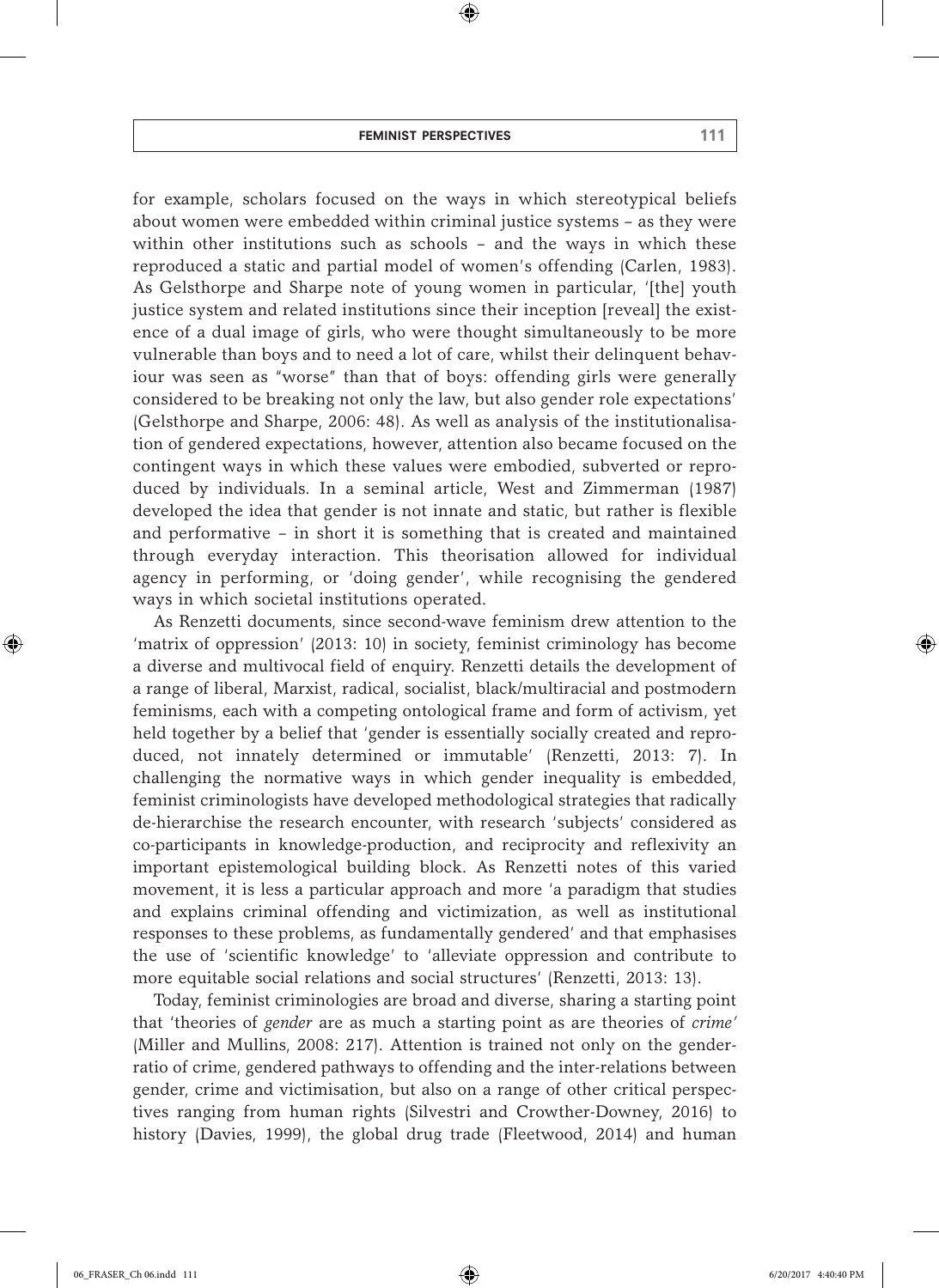$\textcircled{\scriptsize{*}}$ 

trafficking (Lee, 2011). In the process, feminist approaches have come to share epistemological space with – and in some ways have contributed to – the development of a range of other critical criminological approaches that seek to give voice to perspectives that are often silenced, for example that of black and minority ethnic scholarship (Phillips and Webster, 2013). As will be explored in more detail in the sections that follow, these developments in feminist criminology have had a significant impact on the study of gangs. Before reaching this point, however, we will examine some of the statistical evidence pertaining to these issues by way of context.

# Gangs, Gender and Crime: An Overview

An important starting point for analysis of the relationship between gangs, gender and crime is an examination of the relevant statistics. It is a truth long established that young people commit disproportionate levels of crime. As Hirschi and Gottfredson note, the 'age-crime curve' first discovered by Quetelet in the nineteenth century – in which offending follows a normal distribution by age – represents 'one of the brute facts of criminology' (Hirschi and Gottfredson, 1983: 552). As Newburn (2007: 585) reports, a fifth of cautions or convictions in a year in England and Wales will be aged 10–17, and over a third under the age of 21. Similarly, in self-report studies, more than half of males and one-third of females aged 14–25 admit to 'committing one or more criminal offences at some point in their lives', with rates of offending much closer in the teenage years. Young people are frequently also victims of crime (McAra and McVie, 2010). Within these broad patterns, there are similarly established trends relating to gender. The 'age-crime curve' peaks at different ages – 15 for males and 18 for females (Newburn, 2007) – and the so-called 'gender-gap', or difference in offending, is visible across a range of offences. As Gelsthorpe and Sharpe note, young women's offending mostly involves 'relatively minor offences, with the gender gap amongst 10–17-year-olds being smallest for theft and handling stolen goods, and assault' (Gelsthorpe and Sharpe, 2006: 50). Young men, by contrast, are consistently more involved in the more serious and violent forms of offending and victimisation. As Messerschmidt (1997: 1) summarises, '[a]rrest, self-report, and victimization data all reflect that boys and men perpetrate more conventional crimes and the more serious of these crimes than do girls and young women'.

In relation to gangs, the Edinburgh Study reports significant numbers of young men and women claiming gang-membership; crucially, these individuals were more likely to be involved in all forms of delinquency

♠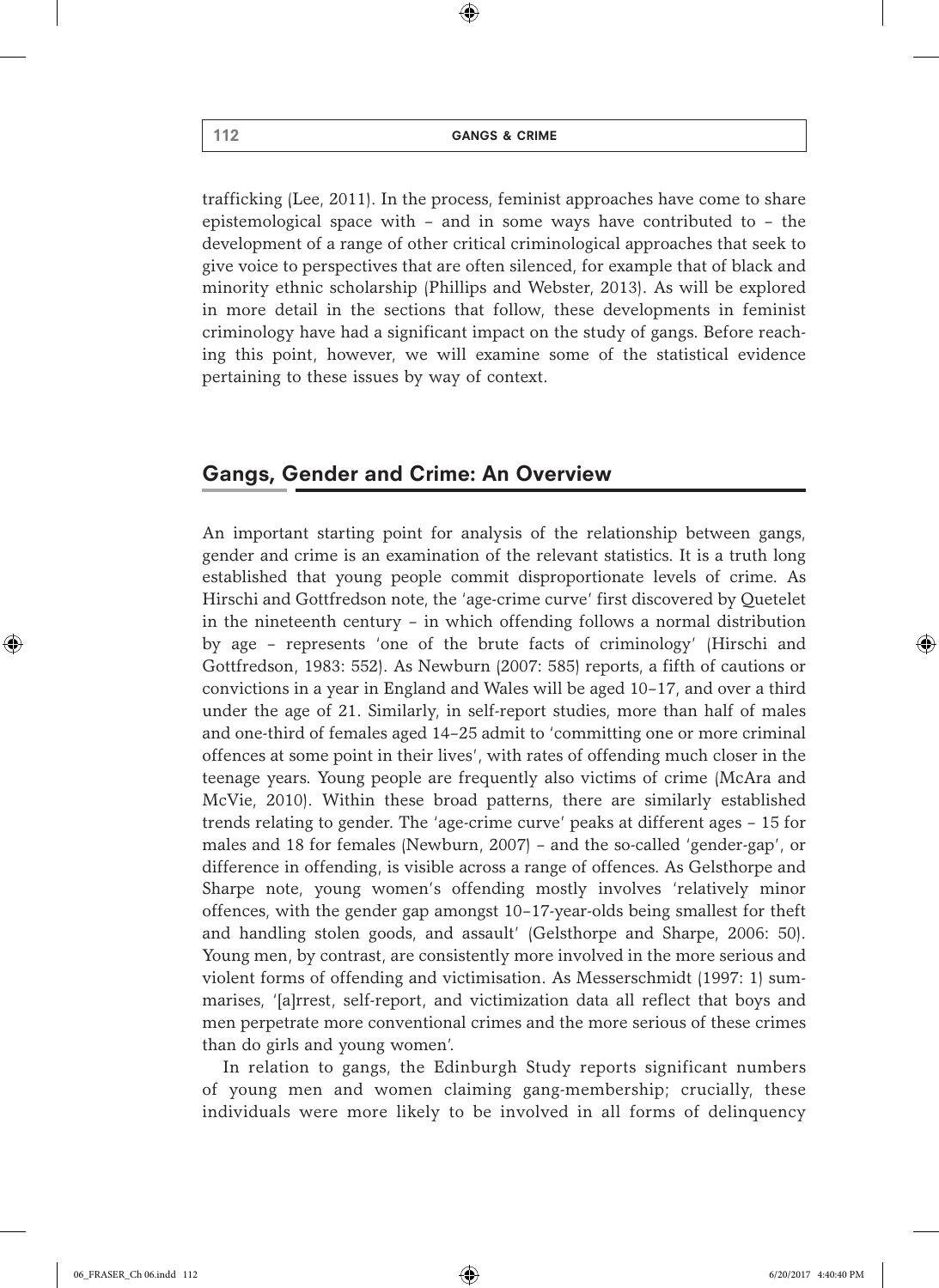⊕

(Bradshaw, 2005: 201, 208–209; Smith and Bradshaw, 2005). Those individuals claiming progressively higher levels of group cohesion or organisation (via a name, sign, or territory) were found progressively more likely to engage in serious and frequent offending (Bradshaw, 2005: 210). Overall, the Edinburgh Study reports that 'rather surprisingly, girls represented the majority of any gang members and, although only slight (52.6 percent girls versus 47.4 percent of boys), the difference was statistically significant' (Bradshaw, 2005: 205). This was not constant, however. As the cohort aged, the proportion of females dropped significantly – at 13, 18% self-defined as gang members (18.8% of males; 21.5% of females); at age 16, 12% claimed membership (15.6% males; 10.8% females); and at 17, the figure dropped to 5% (8.0% males; 3.5% females) (Smith and Bradshaw, 2005: 9–11). A Home Office publication (Sharp et al., 2006), based on the 2004 Offending, Crime and Justice Survey (OCJS), based on a household survey of 10- to 19-year-olds in England and Wales, found similarly that an estimated 6% of males and females were associated with what the authors defined as a 'delinquent youth group'. Those associated with membership were considerably more likely to report offending (Sharp et al., 2006: 7). Members were also more likely to have committed a serious offence, or be frequent offenders (34% and 28% for members respectively; 13% and 7% for non-members), as well as more likely to use illegal drugs (45% in the last year, compared to 15%) and alcohol (28% compared to 11%) (Sharp et al., 2006: 7). In a finding similar to the Edinburgh Study, the OCJS found that the average age of female membership (14–15) was lower than that of males (14–17) (Sharp et al., 2006: 3).

Beyond these statistical correlations between gangs, gender and crime, other scholars have highlighted the importance of the relationships between youth crime, gangs and other forms of social differentiation and exclusion. Successive longitudinal studies demonstrate that persistent serious offending is associated with marginalisation (McAra and McVie, 2010), and that gang-membership is strongly correlated with living in communities experiencing embedded social and economic disadvantage (Smith and Bradshaw, 2005). McAra and McVie (2010), reviewing 10 years of fieldwork, highlight that persistent serious offending tends to be associated with experiences of victimisation and social adversity, and that violent youth offenders are more likely to engage in other harmful or risky behaviour such as self-harm, drug use and regular alcohol consumption and – for girls in particular – to come from a socially deprived background (McAra and McVie, 2010: 187). In the US literature, similar correlations have been drawn between neighbourhood and gang-association, with correlations between risk-factors such as school exclusion and engagement in other risky behaviours and gang-membership (Thornberry et al., 2003: 57). These findings suggest that links between structural exclusion and social trauma in youth crime broadly may also be borne out for young people involved in gangs.

⊕

♠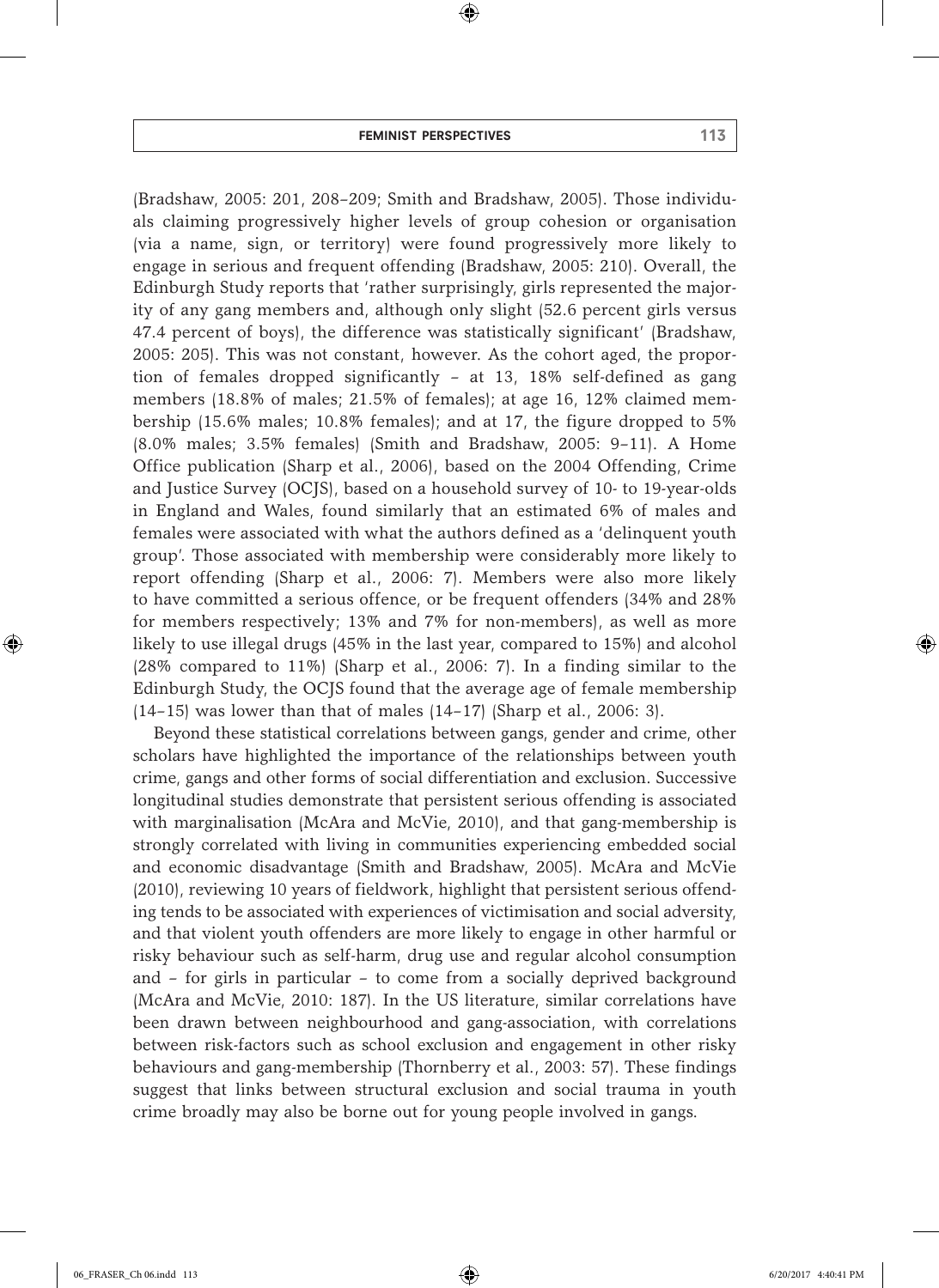$\textcircled{\scriptsize{*}}$ 

Qualitative studies indicate that gang members are more likely to have experienced a troubled or traumatic family background. As Miller (2001b) notes, 'the gang assists [both] young women and men in coping with their lives in chaotic, violent and economically marginalised communities' (Miller, 2001b: 118). As well as acting as a refuge, however, gang involvement also brings risk – membership increases both the frequency and seriousness of offending, with men disproportionately responsible for the more serious and violent forms of offending. Moreover, evidence suggests that street culture intensifies, rather than diminishes, forms of gendered exclusion (Maher, 1997). As such, women involved in gangs balance a 'sense of belonging and support, status and identity, along with recreation and excitement' (Miller, 2001b: 123). In the UK, the Youth Justice Board's report *Groups, Gangs and Weapons* (Young et al., 2007) came to a broadly similar conclusion. Based on interviews with youth justice practitioners and young people with gang involvement, the report sought to mark out distinctions between group offending and gang behaviour – for both, this was focused 'on the intensity and seriousness of their offending behaviour' (Young et al., 2007 7), and principally involved young adults, as opposed to under-18s. In terms of the gender dynamics of group offending, the report found contrasting views of female participation. While 'some were in female-only groups, others were in mixed groups', and 'most of these young women saw themselves as autonomous and independent females, despite their frequently adverse circumstances' (Young et al., 2007: 12).

Further, scholars have drawn attention to the experience of racialised inequality, gang membership and crime. As Phillips and Webster (2013) note, black and minority ethnic youth – in both the United States and UK – tend to be vastly over-represented in stop-and-search, police crime and prison statistics. As data from the Youth Lifestyles Survey (Newburn, 2007) have suggested, this results not from differences in offending, but differences in policing practices: 'in general, white and African-Caribbean youth have similar rates of participation in offending … more sizeable differences [appear] to be in relation to treatment within the criminal justice system which, in some instances at least, was "consistent with discriminatory treatment"' (Newburn, 2007: 590). These disparities are particularly pronounced for young black women, as Gelsthorpe and Sharpe note, 'African-Caribbean, and, in particular "black other" girls, especially those aged 14 and 15, are up to six times more likely to be prosecuted than similarly placed white females' (Gelsthorpe and Sharpe, 2006: 52). These statistical trends suggest the need for a critical approach to the study of gangs and gender. In the following section, some of the key contributions to the feminist literature on gangs will be reviewed.

♠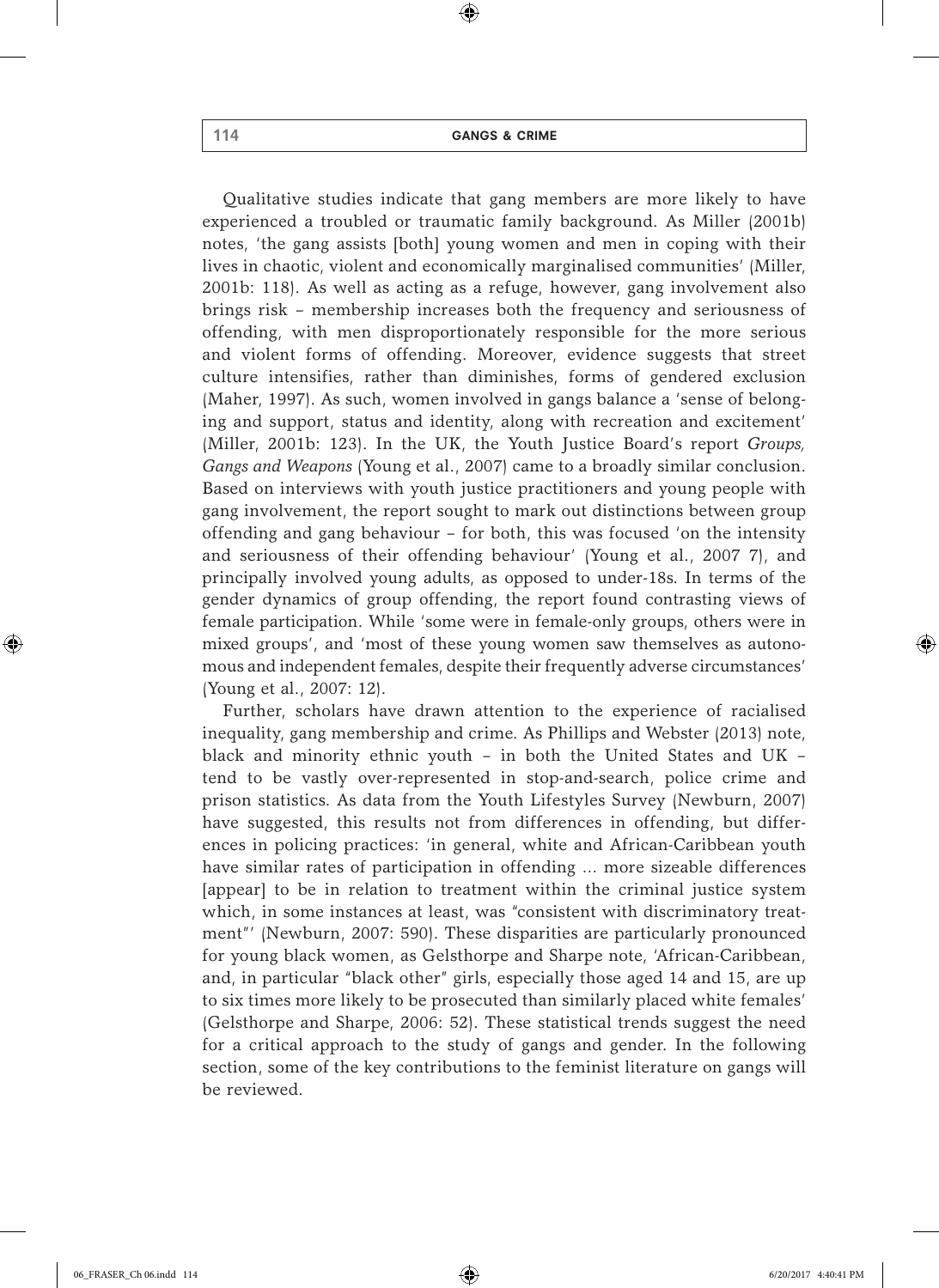$\textcircled{\scriptsize{*}}$ 

# Feminist Approaches to Gangs

Mirroring the 'malestream' in criminology more broadly, historically gangs were viewed, and researched, as an exclusively male phenomenon. Latterly, public attention towards the 'new violent female gang member' (Miller and Decker, 2001: 123) has coincided with a growing body of female gang scholarship, which concentrates on women's participation in gangs, as opposed to that of male gang members or researchers, 'who describe the female experience from ... their own viewpoint … [and] have characterized female members as maladjusted tomboys or sexual chattel who, in either case, are no more than mere appendages to the male members of the gang' (Chesney-Lind and Pasko, 2004: 44). Chesney-Lind and Hagedorn, reprinting classic essays on women's involvement in gangs, find only one written by a woman in the period 1927–1977 – an important essay by Laura Fishman where she 'worries about the fact that she was the only African American woman among her entire group of researchers' (Chesney-Lind and Hagedorn, 1999: 6). Though this disparity has been addressed in more recent history, it remains unclear whether claims of increasing female participation represent a real increase, or an increase in attention, or indeed simply better research (Miller, 2001b: 116–117). Regardless, as Miller summarises, 'we have very good data today indicating that young women are participating in gangs in numbers large enough to cause concern' (Miller, 2001b: 117).

Early feminist research on young women, gangs and crime sought to interrogate the so-called 'liberation hypothesis' of female offending. In this account (Adler, 1975), the hard-won freedoms of the feminist movements of the 1960s had resulted in greater autonomy and independence for young women, resulting in increased offending – a phenomenon Adler (1975) described as 'sisters in crime'. Anne Campbell's *The Girls in the Gang* (1984), based on interviews and observations with young gang-associated women in three New York gangs, found this hypothesis to be unhelpful and limiting. While Campbell found that young women in gangs formed close social bonds, apart from their relationships with young men, these were fostered in part due to a heavily patriarchal, sexist street culture. The three groups studied (Sex Girls, Sandman Ladies and Five-Percent Nation) were ethnically heterogeneous and involved different forms of gender-balance. For example, the Five-Percent Nation was an allfemale, African-American gang with a political and cultural ideology, while the Sandman Ladies involved a mixture of Hispanic and African American ethnicities. Across all groups, however, a complex tapestry of toughness, resistance, marginalisation and gender-dynamics played out that complicated simplistic images of the 'liberated female'. According to Campbell (1984), the

♠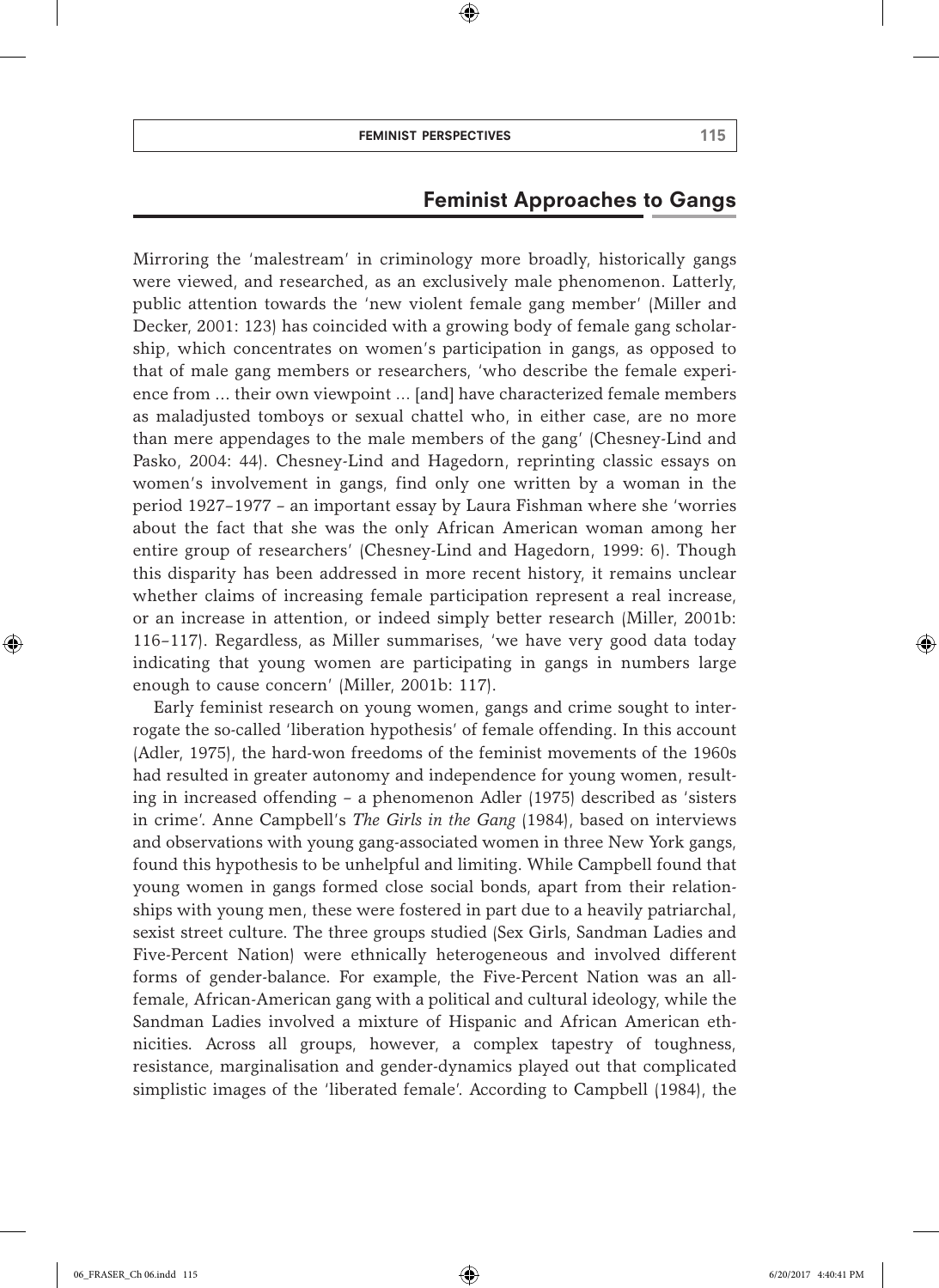$\textcircled{\scriptsize{*}}$ 

factors that pushed young women towards gang association were experiences of 'meaningless domestic labor', alongside subordination in both the home and in a class-based society, as well as social isolation.

Joan Moore's classic *Going Down to the Barrio* (1991) presented a similarly complicating image of young women and gangs. Tracing large-scale social and structural shifts in the Chicano 'barrios' of East Los Angeles from the 1940s to the 1970s, Moore documents the impact of these changes on street culture and gang-involvement among both young men and women. A few years later, Lisa Maher's *Sexed Work* (1997), though not explicitly about gangs, did much to set the tone for contemporary feminist approaches to street crime and street culture. Maher's sophisticated ethnographic study of female street drug-users in New York City details the individual and collective strategies used by women in navigating the streets. Critiquing prior research on the street drug trade as an 'equal opportunity employer' that offers a subcultural compensation for young excluded men, Maher presents a powerful counter-narrative of women's experience of street culture. Rather than a compensatory culture that is freed from patriarchal relations, Maher argues that street culture amplifies and magnifies the gendered structures of wider society. While street culture may represent an 'adaptive response to the exigencies of life on the margins' (Maher, 1997: 53), it is not compensatory but exacerbatory for women (Maher, 1997: 19). As Maher argues, 'it serves to reproduce the gender and racial inequalities which burden poor women, and poor minority women in particular' (Maher, 1997: 82). Social relations between participants were dense, woman-centred, and not dominated by men – much like Campbell's – and revolved around social support, drugsharing, kinship and childcare. These relations, nonetheless, were mediated by relational differences of race and ethnicity, as well as navigating the patriarchal street culture of male drug-dealers and users.

Maher's arguments set a critical foundation for one of the most important feminist contributions to the gang literature in recent years, Jody Miller's *One of the Guys* (2001a). Miller's text is a book-length analysis of both gang and 'non-gang' involved women in two US cities. The study combines both qualitative and quantitative methods, and careful analysis of interview data, making a case for a sophisticated relational theory of gendered actions and structural exclusion. Miller notes commonalities among young women involved in gangs in terms of neighbourhood and friendship networks, problems with family, and influence of gang-involved family members. For Miller, within the hypermasculine structure of the gang, young women 'performed' gender by creating spaces for individual agency that negotiated femininity and respect while protecting themselves from risk. Young men were more likely to carry out riskier activities such as use of guns or drug-sales (Miller and Decker, 2001). Miller characterised this balance of risk and gendered performance as a 'patriarchal bargain' – 'putting up' with a high degree of sexual risk by known fellow

♠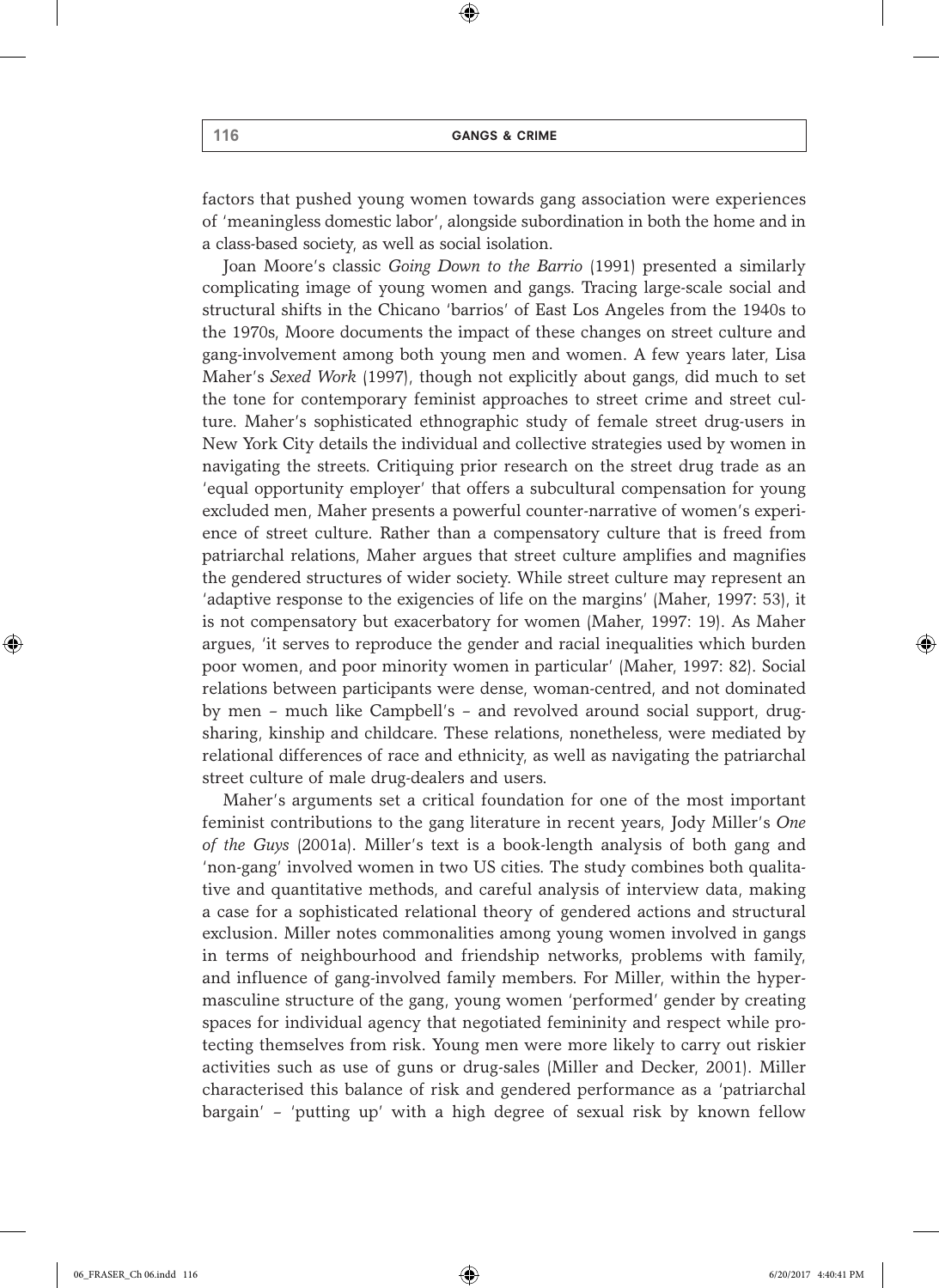#### feminist perspectives 117

 $\textcircled{\scriptsize{*}}$ 

gang members, in implicit exchange for protection from unknown individuals. In contrast with Campbell and Adler, Miller points to a lack of 'sisterhood' – attitudes to other women were those of suspicion and blame. As Miller notes, these gendered social spaces represent both an accretion of cultural exclusion and an active effort to negotiate and subvert those exclusions:

Recognizing the devaluation of women around them, young women appreciated the normative aspects of 'equality' available in gangs, even when it was not always a reality. Identifying with dominant beliefs about women while rejecting such images for themselves allowed many young women to construct themselves as 'one of the guys.' Being one of the guys, as Kanter notes, sometimes meant doing so at the expense of 'the girls'. (Miller, 2001a: 197–198)

In many ways, Miller's study marked a watershed moment in feminist approaches to gangs. The box-text below reflects on a key development in the debate that occurred in the aftermath of the publication of Miller's book, between the author and another scholar of gangs, gender and criminological theory, James Messerschmidt.

# MILLER VS MESSERSCHMIDT: 'BAD-GIRL FEMININITY' OR 'ONE OF THE GUYS'?

In 2002, an important debate took place in the pages of the journal Theoretical Criminology, which speaks directly to contemporary debates surrounding gangs, gender and criminological theory (Messerschmidt, 2002; Miller, 2002). Jody Miller had recently published the book One of the Guys (2001a), which engaged with the work of James Messerschmidt in his book Crime as Structured Action (1997), discussed below. Where Messerschmidt sought to develop a general framework through which to understand the relationship between gender, class, ethnicity and crime – arguing that criminal behaviour could be best theorised as a structured response to multiple forms of marginalisation – Miller's task was focused more specifically on explaining young women's involvement in gangs. The debate hinged, crucially, on different readings of West and Zimmerman's notion of 'doing gender'. For Miller, young women in the hypermasculine environment of her study adopted a persona that was best described as masculinity – being 'one of the guys' – while Messerschmidt held that this behaviour is better characterised as a form of femininity, specifically 'bad-girl femininity'. For Messerschmidt, this approach is more in tune with 'third-wave' punk feminism – which 'grew not out of girls wanting sensitive boys so much as girls wanting to be tough girls'. The question is important: do female gang members act like guys or like girls in 'doing' gangs? As Miller (2002: 443) notes:

(Continued)

⊕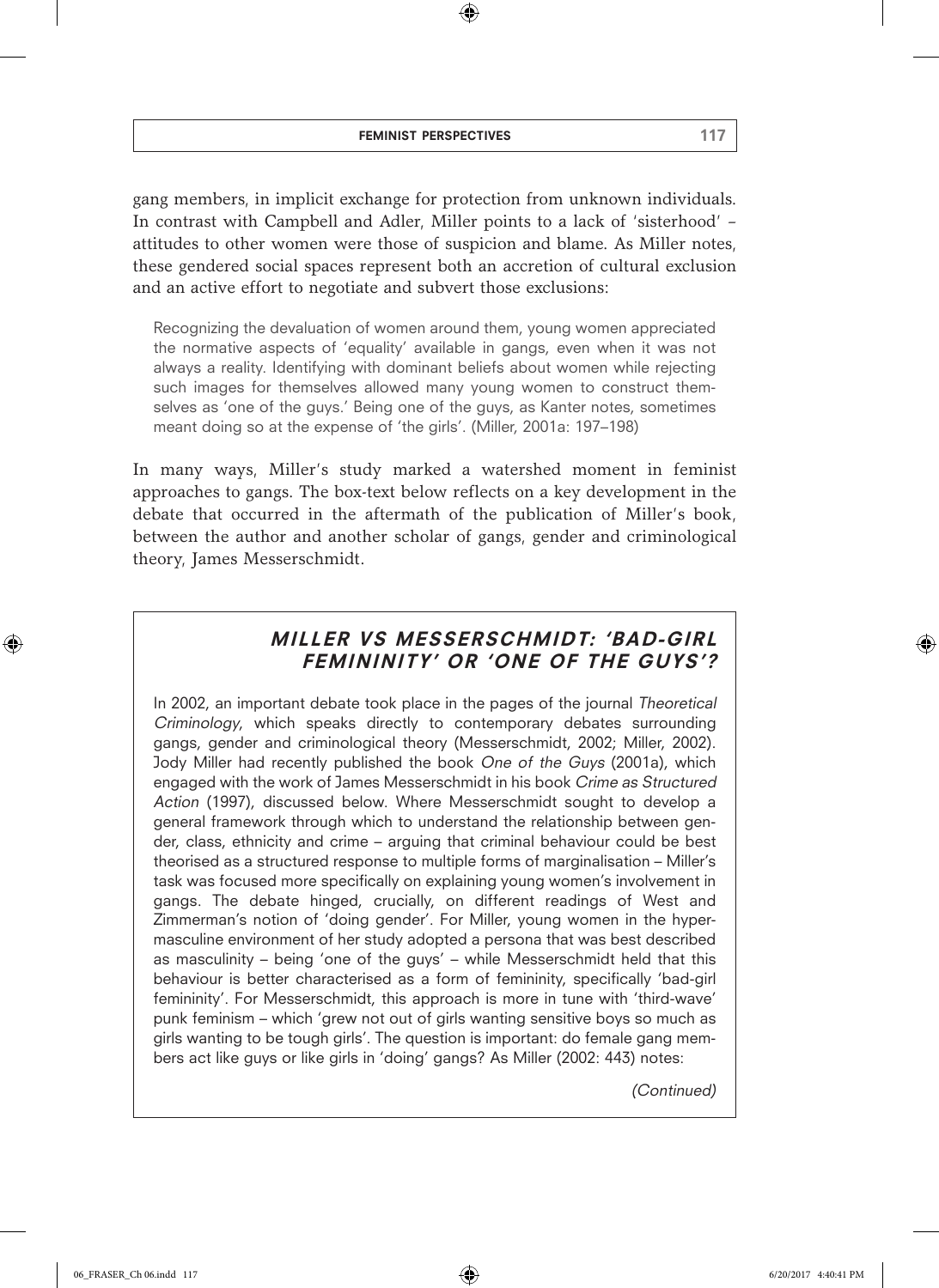$\textcircled{\scriptsize{*}}$ 

#### (Continued)

Clearly, part of what young women were doing was constructing an identity in opposition to other normative constructs of femininity. But they were 'crossing' gender to do so. ... These girls' accounts do not simply reflect the construction of a 'bad-girl' femininity that is differentiated from other femininities; instead, they reflect gender crossing, embracing a masculine identity that they view as contradicting their bodily sex category (that is, female).

Read the debates and response, and consider the following questions:

- 1 In what ways do Miller and Messerschmidt's approaches overlap, and how do they differ?
- 2 To what extent are these positions relevant in relation to contemporary debates?
- 3 What is the significance of this debate for the development of feminist approaches to gangs?

Miller's study has been followed by a range of feminist studies of young women, gangs and street culture that develop from this sophisticated theoretical and empirical perspective. In Nurge's (2003) study of female gangs in the United States, for example, a similar experience of prior trauma and victimisation was in evidence: 50% of gang-involved women had run away from home, and several had permanently left home at a young age, with abuse cited as a common motivating factor (Nurge, 2003: 168). Despite these commonalities, gangs were found to play a range of roles in the lives of young women, and represented a similarly complex environment to exist within. Nurge argues that the experience was 'liberating yet limiting', involving a degree of freedom but one, like Miller, that was traded for a degree of risk: '[m]any females joined a gang to empower themselves – whether to escape an abusive situation, protect oneself in other ways, or make money – and were successful in doing so, at least temporarily' (Nurge, 2003: 177).

In a sequence of publications emanating from a large-scale interview project on gang-membership in San Francisco, Hunt, Joe-Laidler and colleagues have explored a range of tensions and complexities in young women's gang involvement. Hunt et al. (2000a) problematise and complicate assumptions that female gang members join gangs as an alternative 'family' – seeking refuge from a chaotic, violent home life. The authors argue, on the contrary, that the gang and the family are far more closely interwoven than this stereotype would imply: many family members are gang members, and many have strong ties to both family and gang. Thus, they argue:

⊕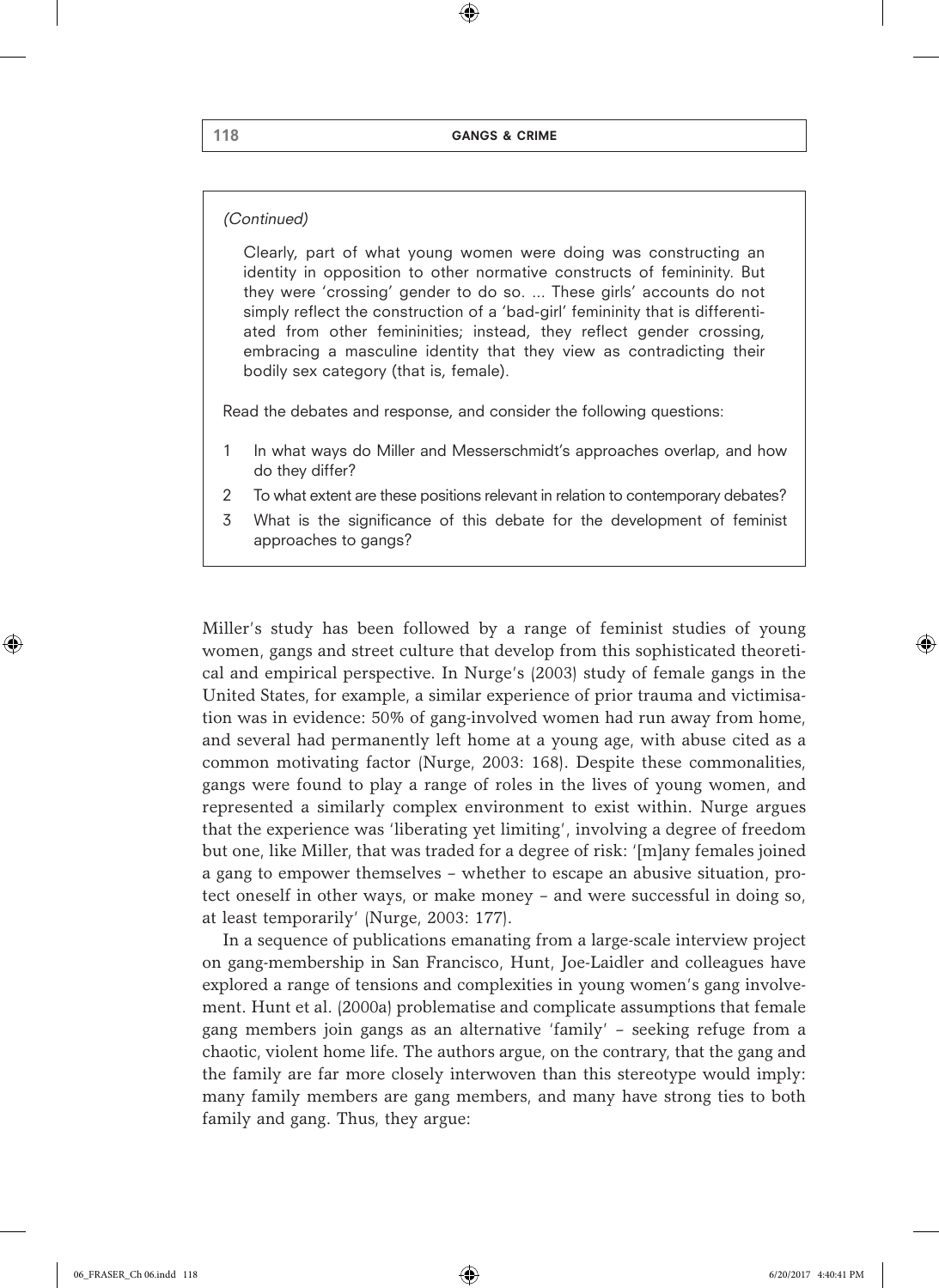⊕

Far from choosing a sharply different alternative to the family, the homegirls in effect were joining an extension of their families. Homegirls did not relinquish one for the other; they were not thrust into gang membership because of family dysfunction, nor were they necessarily looking for a youth gang to join as a rebellion against their families. Doing so was unwarranted because the gang already was part of their lives. (Hunt et al., 2000a: 20)

Elsewhere, the study reflects on 'situations of violence' (Hunt and Joe-Laidler, 2001), pregnancy and motherhood (Hunt et al., 2005), performance of gender identity (Joe-Laidler and Hunt, 2001), and partying, drug use and alcohol (Hunt et al., 2000b) in the lives of women involved in gangs. Across these various domains, the authors find complexity, difference and the amplification of 'mainstream' gender norms, with young women acting 'sometimes as offenders (or more precisely as defenders of their honor and reputations and personal safety), but also as victims living in a tension-filled, sometimes hostile, environment' (Hunt and Joe-Laidler, 2001: 382). For example, the 'sexual double standard' in which men are lauded for having multiple sexual partners, while women are similarly chastised for the same behaviour, was in evidence for participants: '[o]n one side of the line, the women could party and have fun and maintain respect, on the other side, if they became too drunk and behaved in an uncontrolled way, especially it was judged as sexually promiscuous, then they lost respect' (Hunt et al., 2000b: 348). 'Doing gender', or 'being female', in the gang environment is therefore both source and resource for attracting or deflecting potential harm. The techniques and strategies employed by women in this environment illustrate the subtle and individuated methods through which status, and self-esteem, are upheld under such conditions.

Beyond these studies, several other recent contributions – in both the US and UK – have stressed the need to move 'beyond the gang' in the framing of young women's involvement in street culture and violence. Ness (2010), following Anderson's (1999) 'code of the street' thesis, argues that street fights are the norm rather than unusual, but that gender and violence are performed differently. Her study therefore traced 'how girls within a shared social and cultural context differentially perform violence' (Ness, 2010: 17): some for sport, others for reputation and identity. A developing literature in the UK (Young et al., 2007; Batchelor, 2009), building on themes and findings from the US, challenges these views, emphasising the complex interweaving of gender identity alongside age and class in the construction of femininities: 'In short, such research acknowledges that subordination and agency are simultaneously realized in young women's lives, and thereby demonstrates that there is no such thing as the essential "gang girl"' (Batchelor, 2009: 408; see also Burman et al., 2001). Elsewhere, new scholarship has focused on the dynamics of gender among women drug-dealers in Norway (Grundetjern and Sandberg, 2012), 'negotiated femininity' and 'code-switching' among young

♠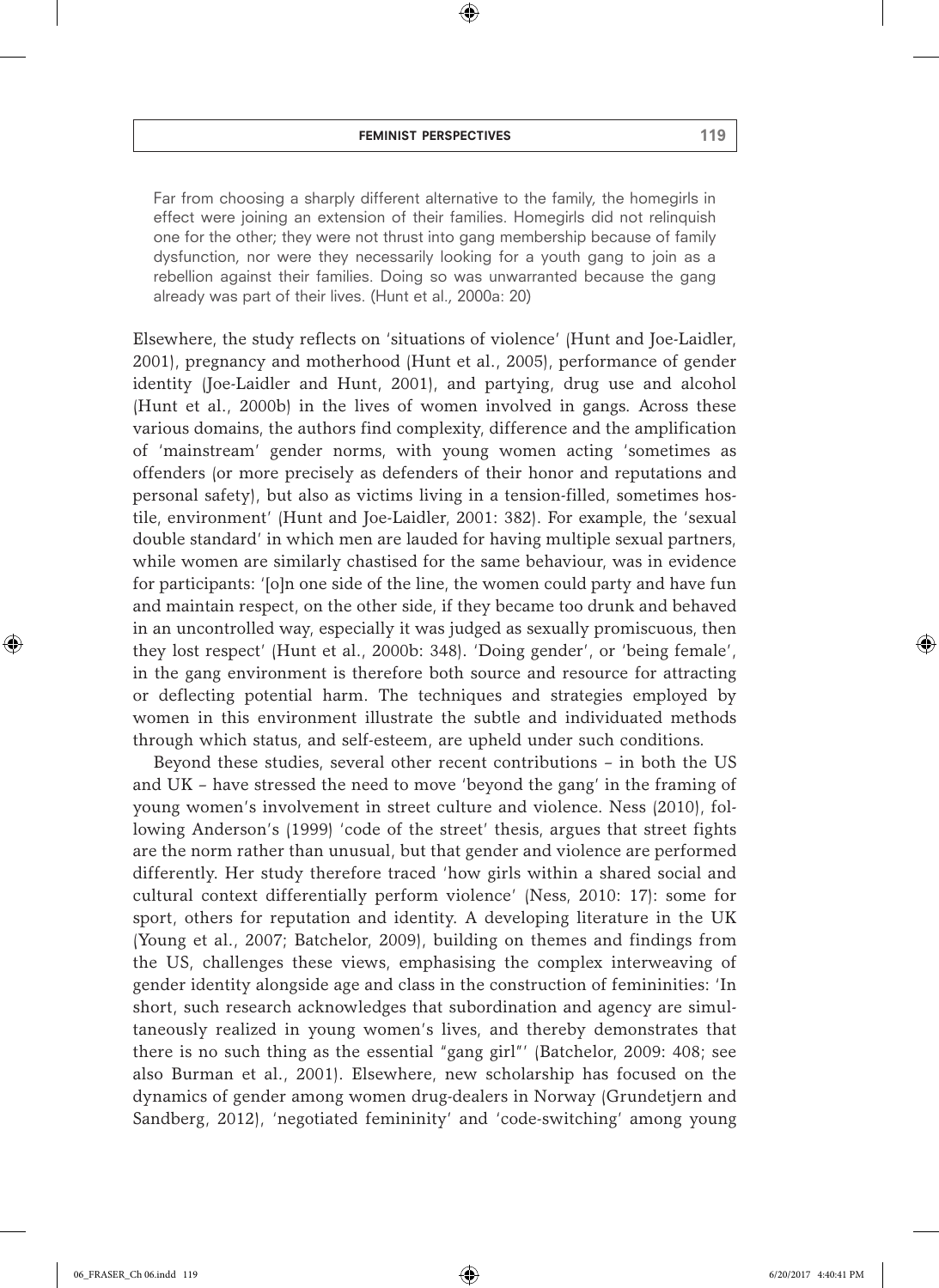$\textcircled{\scriptsize{*}}$ 

women involved in street culture in South Africa (Lindegaard et al., 2013), and the relationship between migrant exclusion, gender and gang-affiliation in Belgium (van Hellemont, 2015).

These contributions create a powerful case for the inclusion of sociological perspectives on gender. Such an approach 'allows for recognition that there are multiple masculinities and femininities, shaped by structural positioning' (Miller, 2002: 438), emphasising the contingent and intersectional nature of structured agency (Miller, 2001a). In developing a nuanced approach to gangs and gender, therefore, it is important to engage with the concepts of both masculinity and femininity.

# Gangs, Masculinities and Structured Action

One of the many significant contributions of feminist criminology has been the problematising of static notions of gender, and a recognition of the structuring role of gender inequality across a range of domains and institutions. While a focus on women's experiences of crime and justice has formed a critical foundation in challenging masculinist assumptions, latterly a connected body of work has developed that emphasises the importance of gender and gender-relations for men and boys. As Messerschmidt (1997: 1) observes, gender is 'the strongest predictor of criminal involvement – it is boys and men who dominate in crime', and a sophisticated conceptualisation of gender offers an important optic through which to understand this fundamental inequality. As such, a gendered criminology necessitates a recognition of the ways in which both masculinities *and* femininities are performed in the context of crime and justice. Developing a theory of crime as 'structured action' (1997, 2014), Messerschmidt seeks to concatenate the various structural dimensions of social life – class, 'race', age, ethnicity – and situate criminal behaviour as an agentic response to an individual's position within these structures. For Messerschmidt, gender is performed under specific historical and social conditions that vary across time and space (Messerschmidt, 1997). In contemporary Western societies, the 'hegemonic', or ideologically dominant, masculinity revolves around 'whiteness (race), work in the paid labor market (gender division of labor), the subordination of girls and young women (gender relations of power), professional-managerial (class) and heterosexism (sexuality)' (Messerschmidt, 1997: 10). Crime is therefore structured by an individual's position within these structural contexts, as well as the *dis*position that has developed in relation to it.

Messerschmidt's theory of crime as 'structured action', alongside the work of Raewyn Connell (2002) on gender and masculinities, has been very influential in criminology (see Hall, 2002; Jefferson, 2002 for critiques). In the UK,

♠

 $\Leftrightarrow$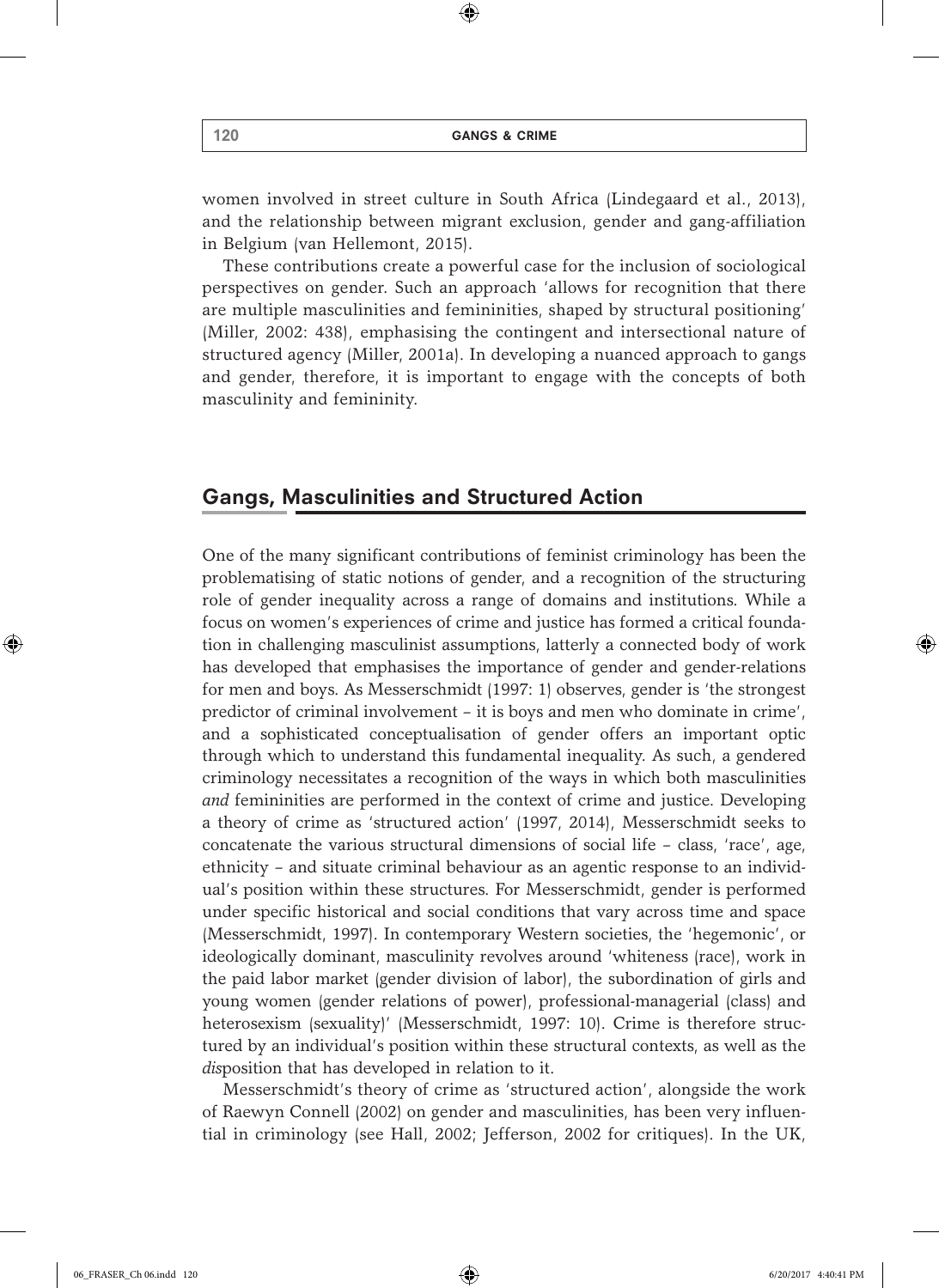⊕

attention has focused particularly on the relationship between structural disadvantage and emotional trauma in explaining men's violence (Winlow, 2001; Winlow and Hall, 2009a). Most recently, Ellis (2015) has presented a sophisticated account of men's violence in the north-east of England that brings these structural accounts of deindustrialisation and economic decline into dialogue with psychosocial explanations of extreme violence.

In the field of gang research, feminist perspectives have similarly demonstrated the narrowness of traditional approaches to gangs, and the necessity of researching gangs in a way that recognises the methodological and theoretical complexities of gender. These developments have not only led to an increasingly robust evidence-base in relation to young women and gangs, but – importantly – also to a growing recognition of the complex relationship between gangs and masculinities (Mullins, 2006). Rather than a blinkered assumption that men's experience constituted the entirety of the empirical foundation of gangs, increasingly researchers are examining the complex ways in which masculinity is 'performed' in relation to gangs, and the relationship between these localised performances and broader structures of class, gender and patriarchy that exist in society (Baird, 2011). Feminist perspectives on gangs therefore do not focus solely on women, but rather on gender relations and gender dynamics, and their particular composition within the gang context. As Hagedorn observes, '[t]he treatment of gender in male gang research is a good example of academic benign neglect' (1998: 153).

In exploring the intersections of gangs and masculinities, an important starting point is the idea of gang identification as a form of compensatory masculinity. As Bourgois (1995) has argued, structural obstacles to traditional 'bread-winner' models of masculinity are implicated in the creation of a violent street masculinity as a form of symbolic compensation. As Bourgois describes, men who are unable 'to provide economically for their conjugal unit' compensate by asserting a 'domineering control over their wives and children (Bourgois, 1995: 413). For Alexander, writing in a UK context, gang identities may be conceived of as a defensive means of attaining masculine distinction in contexts where traditional routes to masculinity are blocked (Alexander, 2000). In a similar way, Connell suggests that violence is often a means of asserting masculinity in the face of other forms of marginalisation: 'youth gang violence of inner-city streets is a striking example of the assertion of marginalized masculinities against other men, continuous with the assertion of masculinity in sexual violence against women' (Connell, 2005: 83). For Maher (1997), however, accounts of street culture that stress this compensatory function are problematic insofar as they fail to adequately recognise the complexities and consequences of a masculine street culture for young women. As will be explored in the next section, while violence and respect may be thought of as a compensation for otherwise marginalised masculinities, this serves to obscure – and arguably legitimate – the amplification of gendered violence and sexual victimisation that is often associated with street culture.

♠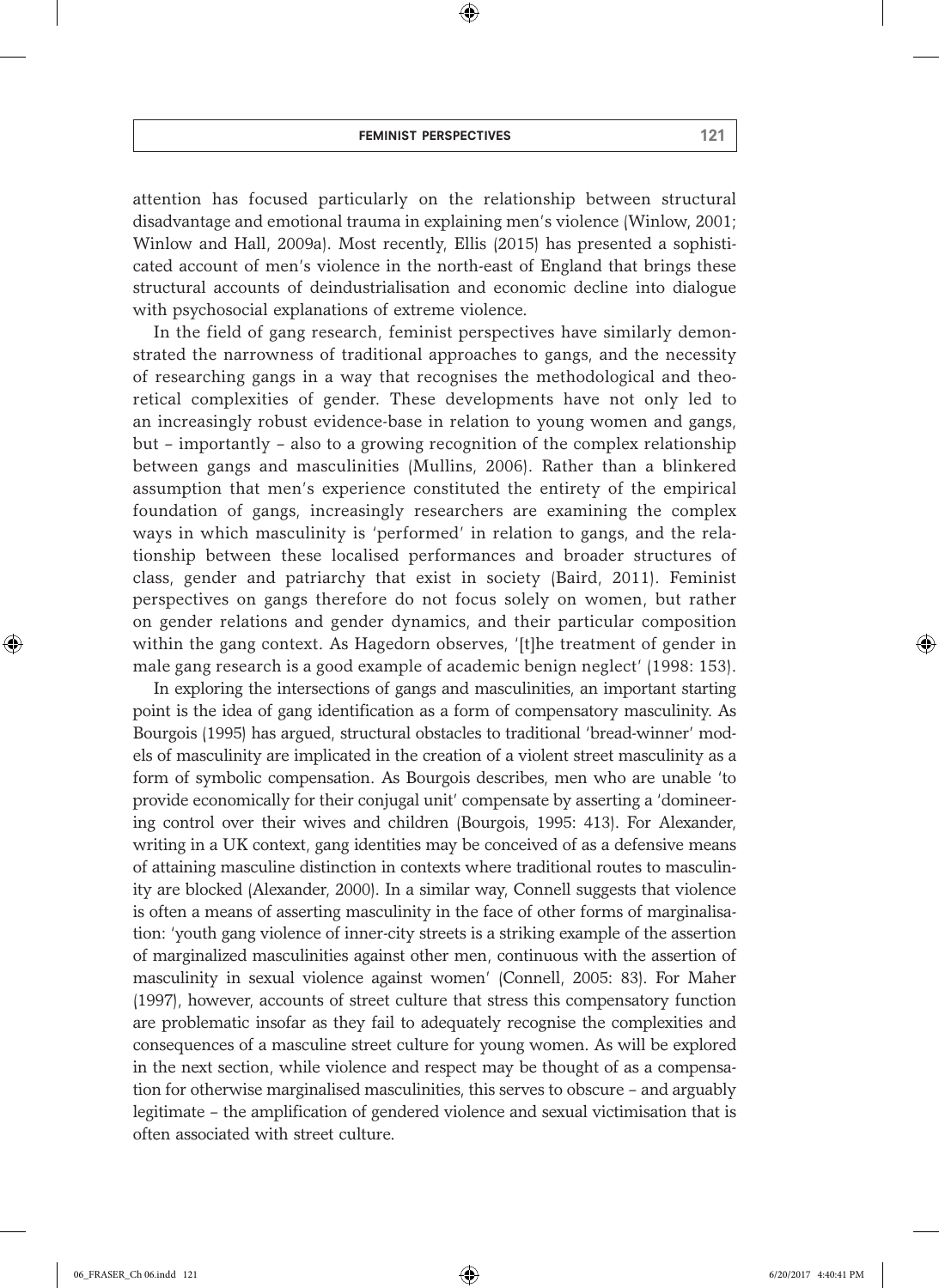⊕

Notably, several recent studies have similarly drawn connections between the gendered norms within gang contexts and those elsewhere. Venkatesh (2003) argues that US fraternities fulfil most legal definitions of a gang, yet have never been treated as such when charged with collective offences. Similarly, Miller and Brunson (2000) have analysed the impact of different gender compositions in gangs on group dynamics, comparing and contrasting with other youth associations, while Hagedorn points to the similarities between gang masculinities and those found in other male-dominated environments. Hagedorn's typology of gang masculinities – 'Frat Boys, Bossmen, Studs and Gentlemen' – explicitly relates the construction of masculinity for young gang members to mainstream masculinities (Hagedorn, 1998). While drawing attention to the specificities of gendered relations within gang contexts, these studies demonstrate that these models of masculinity are neither unique nor part of a pathological 'hyper-masculinity'.

Summarising and updating the notion of 'hegemonic masculinity', Connell and Messerschmidt (2005) have stressed that masculinities must be conceived of not only as structural but also as scalar. Like the multi-level model of social harm elaborated in Chapter 5, while broad patterns of gendered inequality may be discernible at a global level, these vary significantly according to local and national contexts; and, reflecting Connell's more recent work (2007), between global North and South. As Baird (2011) and Streicher (2011), writing respectively in Colombia and East Timor document, the relationship between structural marginalisation and masculine street cultures is comparable in some respects to those described by scholars in the United States and Europe. As Baird notes, '[l]icit opportunities to secure desired, or dignified, livelihoods are scarce, leading to many "frustrated dreams". … A number of youths then search for other options through crime and gangs' (Baird, 2011: 33). Nonetheless, as Streicher argues, the localised forms of gender and masculinity must also be understood within the unique historical and cultural context in which they emerged. As she notes of East Timor, 'adolescence is not necessarily marked by "storm and stress", since "youth" in many societies have to take on adult responsibilities at a very young age' (Streicher, 2011: 19), and draws attention to the legacies of colonialism in shaping patterns of masculine roles.

Finally, it is worth noting that recent scholarship has also emphasised the relationships between gangs, masculinities and 'desistance' from crime (Baird, 2011; Brenneman, 2012; Flores, 2014). Flores' work in Los Angeles, for example, traces the ways in which local faith-based ministries work to provide alternative models of masculinity for gang-involved youth. While gangs may 'compensate for the absence of stable employment' and allow Chicano 'men to symbolically create and access alternative expressions of masculine dominance' (Flores, 2014: 4) in a similar way to other studies, for Flores there is a possibility of the construction of a 'reformed barrio masculinity' that draws on 'spiritual practice and new definitions of masculinity … to make the shift from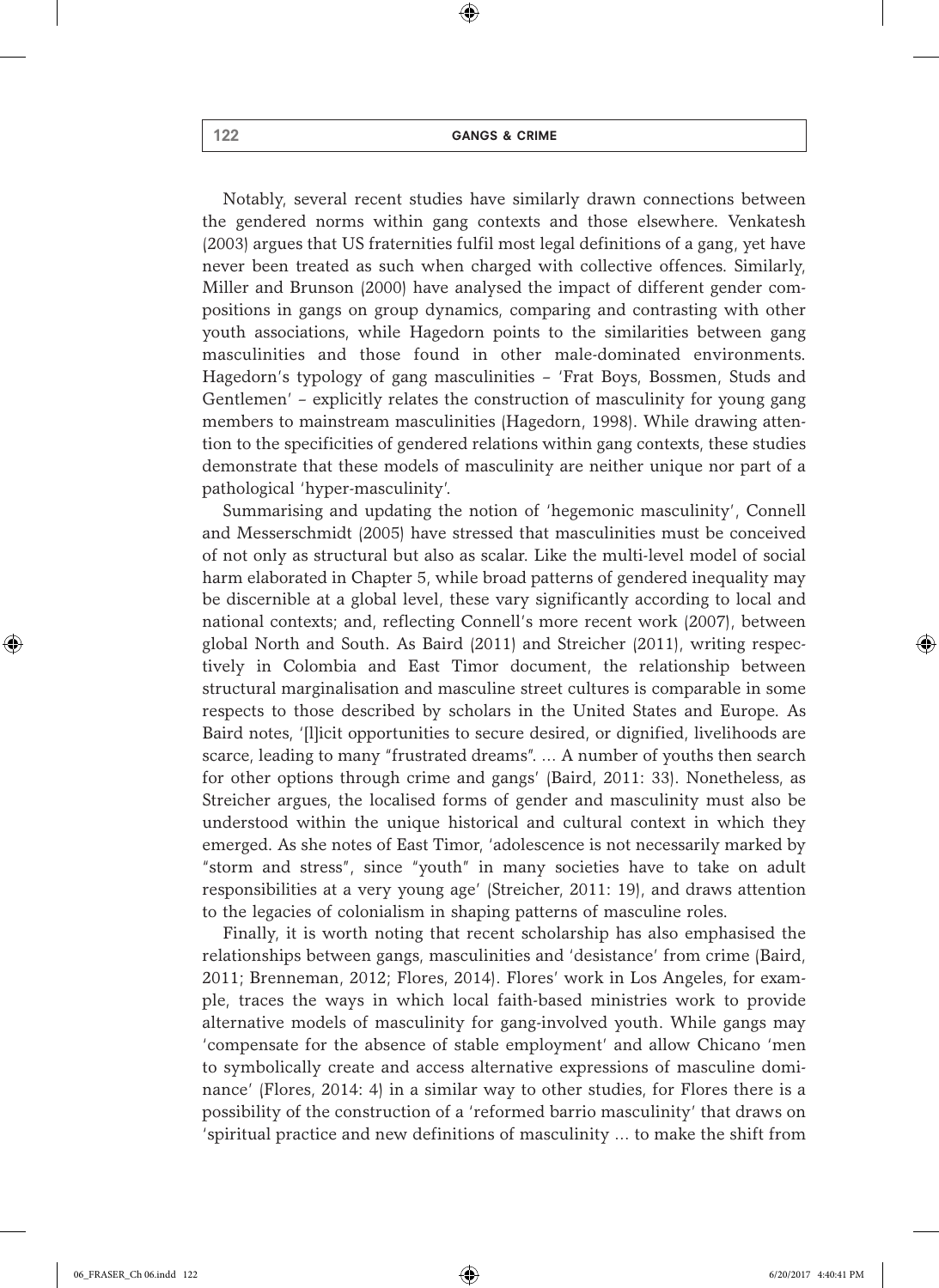gang activity to domestic life' (Flores, 2014: 2). Importantly, this work draws attention to the pains of maintaining a masculine self-image, with crying seen as a source of shame (Brenneman, 2012) and intrinsic difficulties in renegotiating a macho self-image in exiting gang environments (Flores, 2014: 199). This work is a good example of new theoretical and empirical work on gangs, struc-

 $\bigoplus$ 

tured action and masculinities that demonstrates a clear progression from the 'malestream' gang criminology of the past. In the final section, some of the emerging and future directions for the field will be summarised.

# Gangs and Gender: Emerging Perspectives

Feminist approaches to crime and injustice are constantly evolving, and gendered understandings of gangs have broadly developed in step and dialogue with these broader debates. Recent scholarship has involved an increasingly sophisticated analysis of 'doing' femininity and masculinity in different contexts, as well as analysis of the persistence of patriarchy in new environments, notably the Internet and social media. In the process, feminist approaches have also connected and formed common cause with a range of other critical perspectives that seek to give voice to perspectives that are often silenced, particularly black and minority ethnic scholarship (Phillips and Webster, 2013), postcolonial perspectives (Cunneen, 2011) and Southern theory (Carrington et al., 2016). In this final section, the relevance and applicability of these new and emergent perspectives as they relate to gangs and gender will be examined.

First, researchers have increasingly sought to move beyond the separate study of 'male' and 'female' experiences of gangs – and, correspondingly, of the separate meanings of masculinity and femininity – but rather to examine the gender-dynamics that exist in a *relational* context. Miller and Brunson (2000), for example, seek to draw parallels between the role of gender-*proportions* in groups as an influence on activity. In line with studies of gender in other group contexts such as fraternities or high-school sports, the proportion of different people in a group shape the interactional context. Thus, in a gang context, the gender-proportions will influence the roles, attitudes and behaviours of the group in relation to one another. As group norms are extremely powerful, drowning out 'individual beliefs about right and wrong' (Miller and Brunson, 2000: 421), so 'group processes in gangs shape normative constructions of gender and thus influence the gender dynamics of these groups' (Miller and Brunson, 2000: 422). In Miller and Brunson's study, for example, those who classified their gang as male-only 'were adamant that gangs, by their nature, were masculine groups' (Miller and Brunson, 2000: 431), and viewed themselves within

♠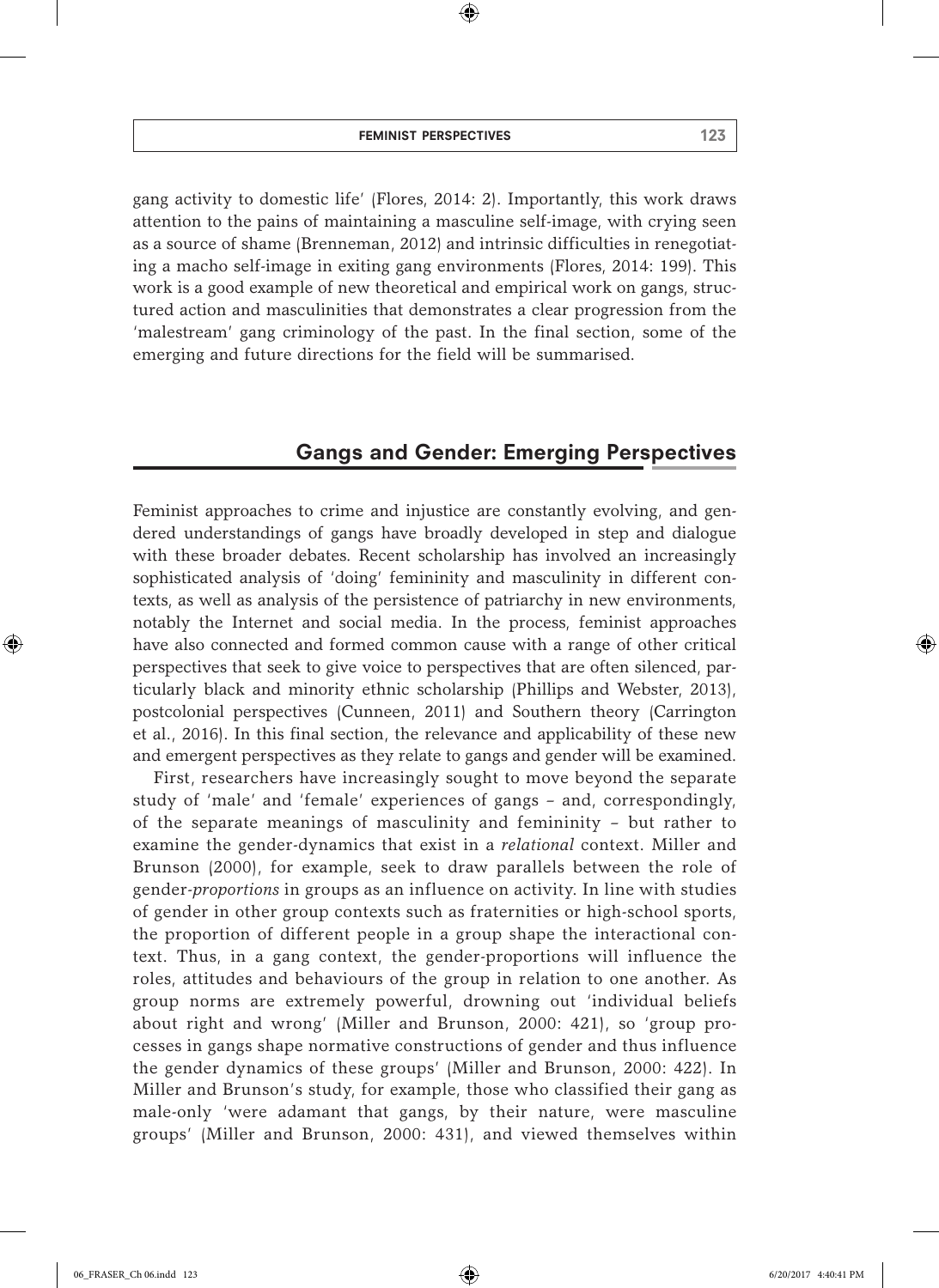$\textcircled{\scriptsize{*}}$ 

rigid gender-norms. Within more mixed groups, however, these boundaries were less pronounced (Miller and Brunson, 2000: 434).

Second, scholars have increasingly sought to combine feminist perspectives on gangs with critical scholarship on issues of race and ethnicity. Building on Messerschmidt's theory of structured action, researchers have sought to reposition analysis to privilege the voices and experiences of black and minority ethnic communities. Drawing on critical race theory, for example, Wing and Willis (2009: 4) argue for 'conscious consideration of the intersection of race, class, and gender by placing women of color at the center of the analysis … [to reveal] the discriminatory and oppressive nature of their reality'. Jody Miller's more recent work, *Getting Played* (2008), for example, draws on an intersectional approach to explore the experiences of victimisation and gendered violence in the lives of poor young African American girls. Miller argues that processes of urban inequality, racialised urban poverty and cultural adaptations 'heighten and shape the tremendous gender-based violence faced by urban African American girls' (2008: 3), creating an environment in which severe sexual and violent victimisation is an everyday experience. The gendered discourses of both young men and women in the community reproduced gendered stereotypes and individual pathologies of young women extant in wider society but – like Maher's study 10 years previously – in an amplified and concentrated way. Rather than framing the relationship between gangs and masculinities as *compensatory*, therefore, feminist scholars argue that it should be viewed as *amplificatory* – intensifying and magnifying patriarchal social relations that are visible elsewhere in society (Young and Trickett, 2017).

Third, in line with broader movements in feminist scholarship, discussions of sexuality are becoming increasingly integrated into gang research. In the new edition of Messerschmidt's *Crime as Structured Action* (2014), the concept of sex and sexuality are introduced. Reviewing key contributions from the literature on gender and masculinity in recent years, Messerschmidt draws attention to the role of sexualities in constructing hegemonic and 'punk' versions of masculinity. Developing the theory in light of both these developments and those in wider society, Messerschmidt 'emphasizes the construction of sex, gender, and sexuality as situated social, interactional and embodied accomplishments' (Messerschmidt, 2014: 22). Within the field of gang research specifically, 'doing sexuality' has similarly started to become part of the conversation on gangs and gender (Panfil, 2014), making connections between queer criminology and gang research. In a recent review of the literature on gangs, gender and sexuality, Panfil and Peterson (2015) draw attention not only to the role of gender-composition and victimisation, but also to the position of gay gang members, and gender fluidity within the gang environment. The authors underscore the necessity of understanding gender, sex and sexuality in

♠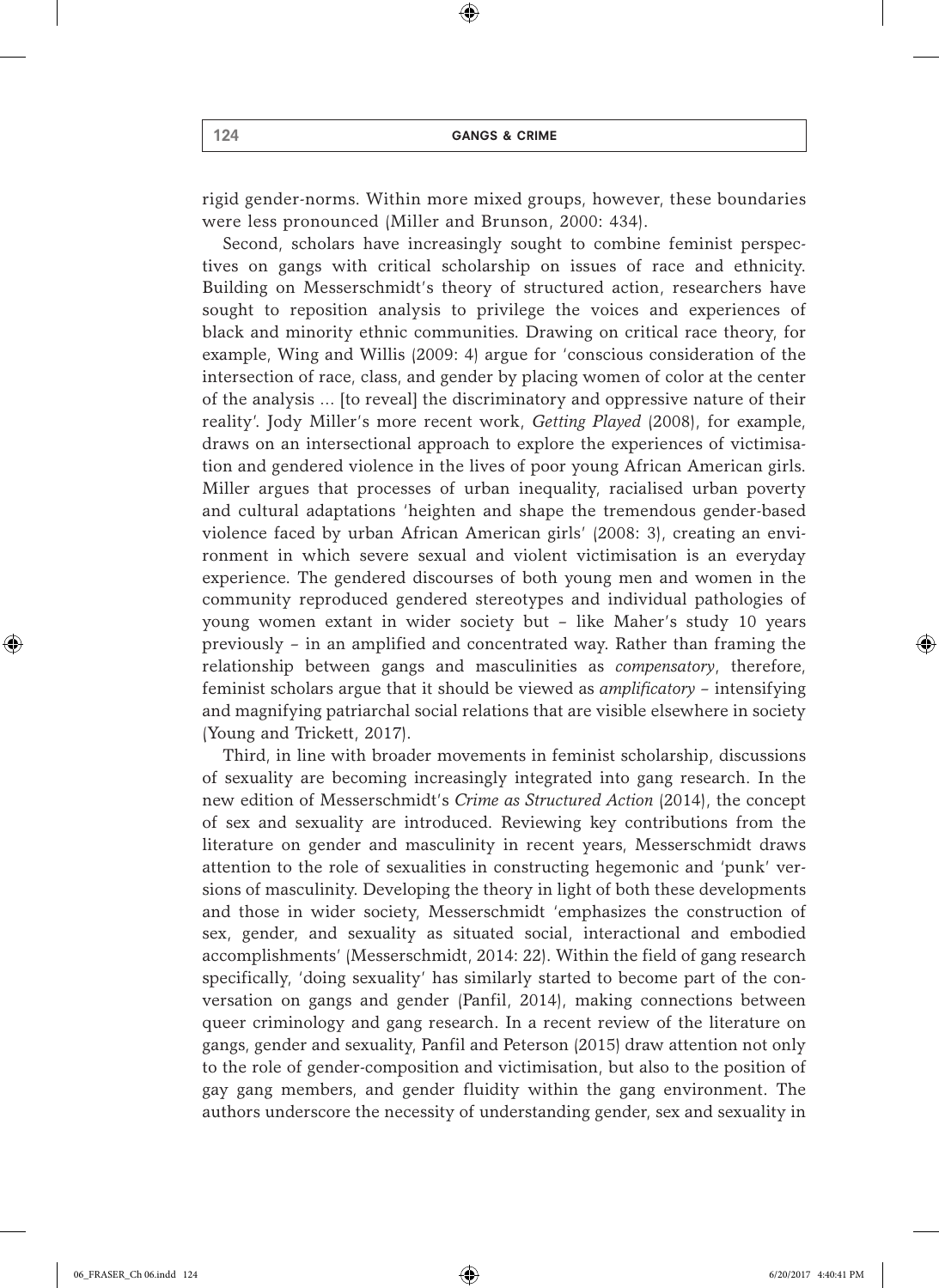#### feminist perspectives 125

 $\textcircled{\scriptsize{*}}$ 

relational and contingent ways, emphasising 'questioning binaries and other hegemonic categories' (Panfil and Peterson, 2015: 227).

Fourth, feminist scholarship on gangs has increasingly sought out global, comparative and transnational perspectives with which to explore local, national and international differences in the relationship between gangs and gender. Drawing on Connell and Messerschmidt's (2005) work on the scalar nature of gender, scholars have drawn attention to the connections between globalised inequality, patterns of migration and local cultures of street-based resistance. Brotherton, for example, in his transnational study of the 'Almighty Latin King and Queen Nation' (ALKQN) in New York, Quito and Barcelona (Brotherton and Salazar-Atias, 2003; Brotherton and Barrios, 2004; Brotherton, 2007), draws attention to the glocalised politics of young women involved in the ALKQN. For young women in the study, identification was utilised to 'symbolically subvert and/or invert their marginalized sociocultural status' (Brotherton and Salazar-Atias, 2003: 186) with young women in particular 'looking for excitement, opportunity, responsibility, and status' (Brotherton and Salazar-Atias, 2003: 188). The ALKQN sought to create space for female empowerment (Americanism), while retaining focus on the traditional gender role (Latinism/'Marianismo'). Though *some* members sought out the gang, or were sought by the gang, to escape abuse, familial problems, or domestic issues, others had a more mutually supportive relationship between both family and group. Indeed, many sought out the gang as they were 'looking for politics' – that is, in search of a group that could codify and represent their activist sentiments. For the women in the study, the group represented a crucial emotional, economic and social resource to combat disenfranchisement. As the authors conclude:

the ALKQN functioned for these women as the only grassroots movement that: was sufficiently indigenous that it could be trusted by the most marginalized of urban females; could or would address their multiple needs at critical junctures in their life course; and offered the opportunities for emotional, spiritual, social, and political growth that few other organizations have dared to imagine. (Brotherton and Salazar-Atias, 2003: 205–206)

Fifth and finally, perspectives such as those offered by Brotherton point to a final new perspective in feminist approaches to gangs – a movement that might be called 'beyond the gang'. Rather than characterising young women's involvement in street violence purely through the lens of the gang, a number of researchers have sought to explore the broader role of everyday violence and victimisation in the lives of young women (Burman et al., 2001; Batchelor, 2009). As Cobbina et al. (2010) argue, while scholarly accounts of young men's violence tend to emphasise themes of autonomy, respect and the defence of reputation in the context of street masculinity, women's violence

♠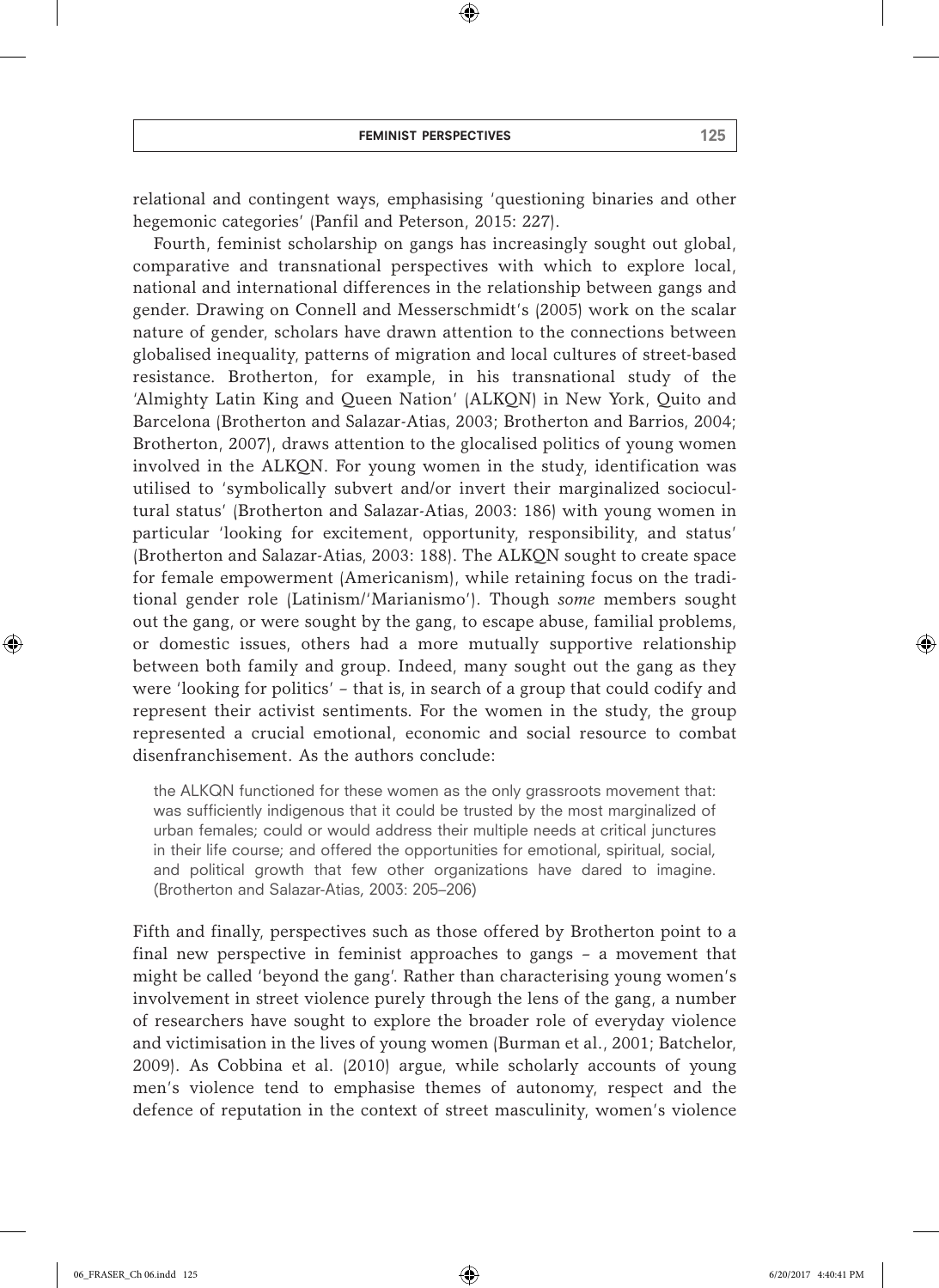⊕

has tended to be constructed differently. On the contrary, Cobbina et al. suggest that young women use violence more often than commonly believed, and their violence is likewise tied to concerns about status and respect – though the narratives of women's violence employed by young men clearly replicated mainstream narratives. As the authors argue, 'not only were "gang fights" seen as more significant than "cat fights," but only males' use of violence was considered legitimate and thus real' (Cobbina et al., 2010: 620). Similarly, Batchelor (2011), Young (2011) and Carrington (2013) argue for the need to focus on the broader institutional and mediated construction and regulation of young women – with 'the gang' another means through which to criminalise girls' behaviours. Carrington (2013: 11) calls instead for 'a sophisticated theory of female violence that considers the context, the politics, the power relations, the gender dynamics, and the intersectionality of specific instances of female violence'.

### Summary

This chapter has examined feminist perspectives on gangs, gender and crime in a number of ways. The first section introduced feminist approaches to criminology, and the relationship between feminist criminology and the broader feminist movement. Key distinctions between sex and gender, and central concepts such as patriarchy and 'doing gender' were presented. Connections with other critical approaches to crime, particularly those relating to 'race', ethnicity and colonialism, were also covered. The subsequent section covered statistical data relating to the relationships between gangs and crime, on the one hand, and age, gender and ethnicity, on the other. Intersections between these variables were noted, suggesting the need for theories of crime that were sensitive to the structured nature of social life. Following on from this, the third section examined feminist approaches to gangs in some detail, picking up themes of victimisation, trauma and the 'patriarchal bargain' introduced in earlier sections. Covering classic studies alongside more contemporary contributions, the section traced the development of feminist perspectives and their impact on the field. One impact – though by no means the only one – has been the broader incorporation of the concept of gender into understandings of gangs. The fourth section explored research in this area in some detail, incorporating discussion of the theory of 'structured action' as well as work on gangs and masculinities that draws on feminist epistemologies. The final section documented new and emergent themes in the study of gangs and gender, with particular focus on issues of sexuality and critical global scholarship.

♠

 $\Leftrightarrow$